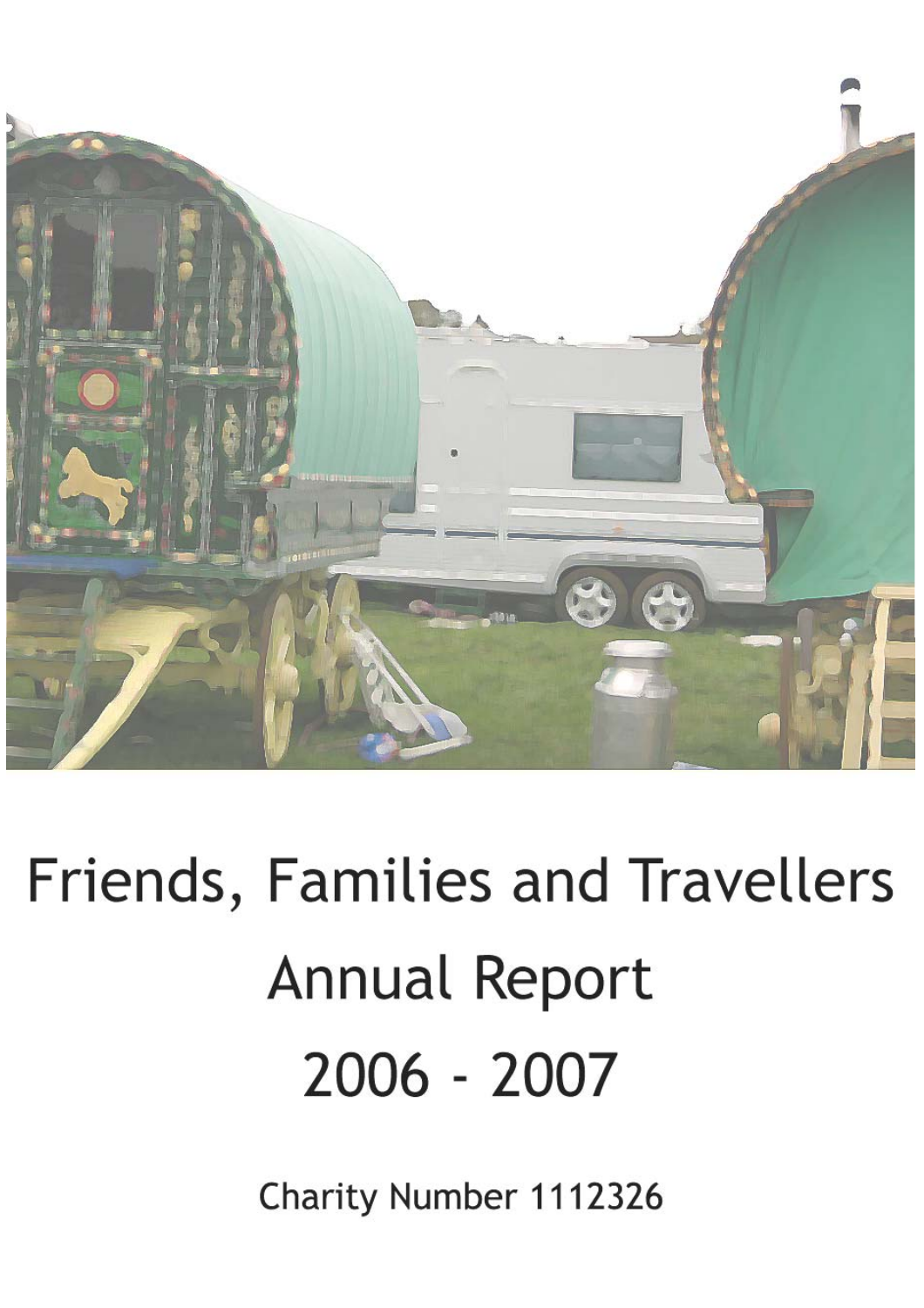# **Friends, Families & Travellers**

| <b>INTRODUCTION</b>                                                 | 3         |
|---------------------------------------------------------------------|-----------|
| <b>REPORT OF THE CHAIR</b>                                          | 4         |
| <b>REPORT OF THE DIRECTOR</b>                                       | $5 - 6$   |
| <b>OUR TRUSTEES</b>                                                 | 6         |
| <b>A SAD FAREWELL</b>                                               | $6 - 7$   |
| <b>WHAT WE DO</b>                                                   | 8         |
| THE ADVICE AND INFORMATION UNIT                                     | $9 - 10$  |
| <b>POLICY</b>                                                       | 11        |
| <b>PLANNING</b><br>U.                                               | $11 - 12$ |
| <b>INTERNATIONAL LINKS</b>                                          | 12        |
| <b>STAFF</b>                                                        | $13 - 15$ |
| <b>VOLUNTEERING</b>                                                 | $15 - 16$ |
| <b>JOIN OUR ORGANISATION</b>                                        | 16        |
| <b>PARTNERSHIP WORKING</b>                                          | 17        |
| <b>CASE STUDIES</b>                                                 | $17 - 18$ |
| <b>TRAVELLER ADVICE PROJECT</b>                                     | 19        |
| <b>HEALTH AND SOCIAL CARE PROJECT</b>                               | $20 - 21$ |
| <b>COMMUNITY EDUCATION AND</b><br><b>CAPACITY BUILIDING PROJECT</b> | $22 - 23$ |
| <b>INCOME AND EXPENDITURE REPORT</b>                                | 24        |
| <b>WITH GRATEFUL THANKS</b>                                         | 25        |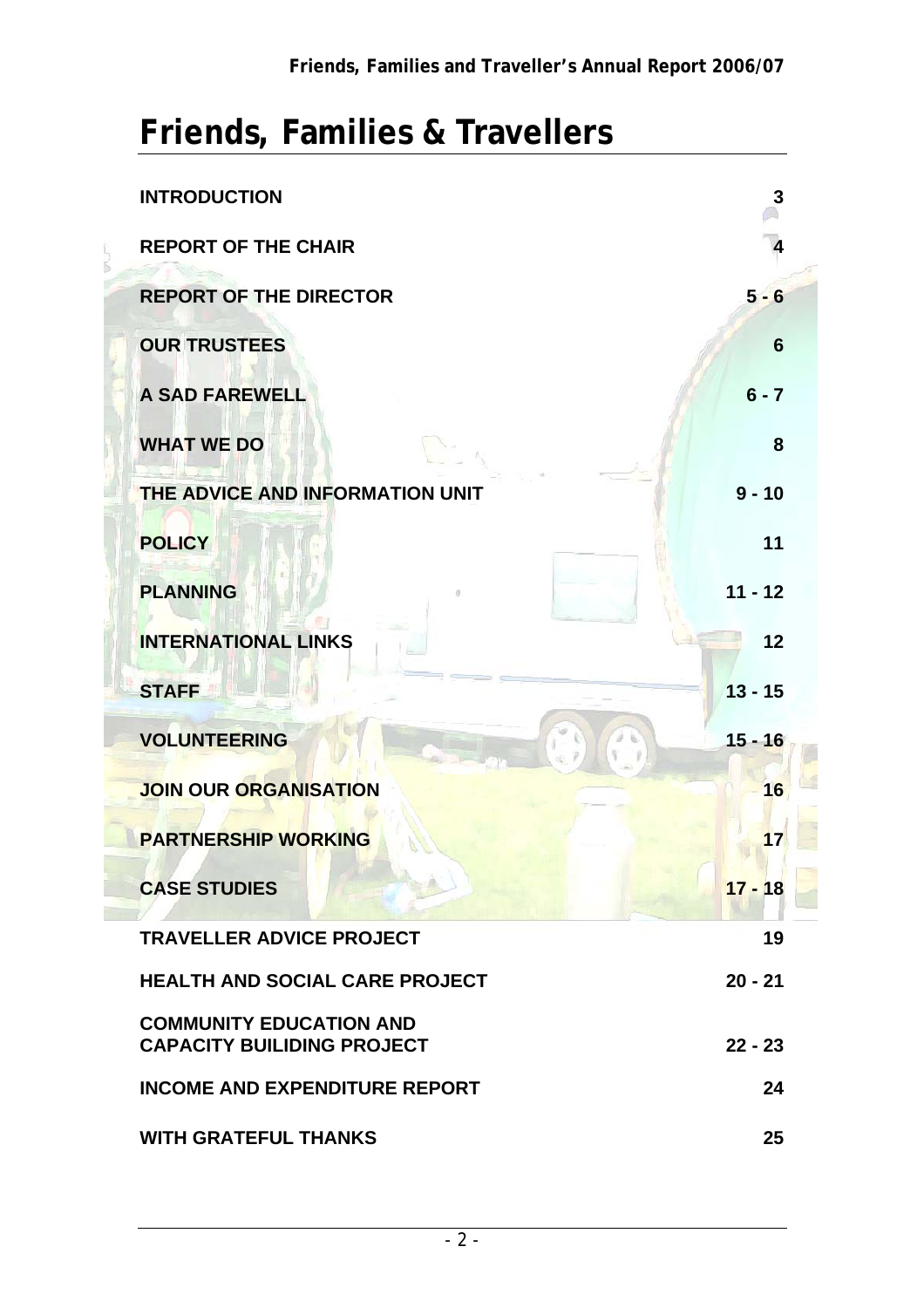# **Introduction to FFT**

Friends, Families & Travellers (FFT) was established during the passage through Parliament of the 1994 Criminal Justice & Public Order Bill and has emerged as a lead organisation seeking to address the problems facing the Gypsy and Traveller community.

Starting as an informal support group working primarily with new Travellers, FFT soon began working with Gypsies and Irish Travellers and within a few years had grown into to a formal organisation providing advice and information along with a wide range of other services to Gypsies and Travellers nationwide.

Very early on in its history, FFT developed a working relationship with the Public Law Project and provided crucial ground work for two landmark legal challenges which resulted in local authorities being required to make basic welfare enquiries before being able to carry out evictions.

FFT's ongoing work in this field gained recognition when the organisation was shortlisted for the Human Rights Award in 1999. Taking this work forward, FFT was one of the three lead agencies in the Gypsy and Traveller Law Reform Coalition.

FFT is a membership organisation run by a Management Committee, which is currently made up of eight Trustees, four of whom are Travellers and three of whom are lawyers specialising in Traveller issues. FFT is a registered charity (no. 1112326) and a non-profit making company limited by guarantee (no. 3597515).



*FFT's mission statement is to work towards a more equitable society where everyone has the right to travel and to stop without fear of persecution because of their lifestyle.*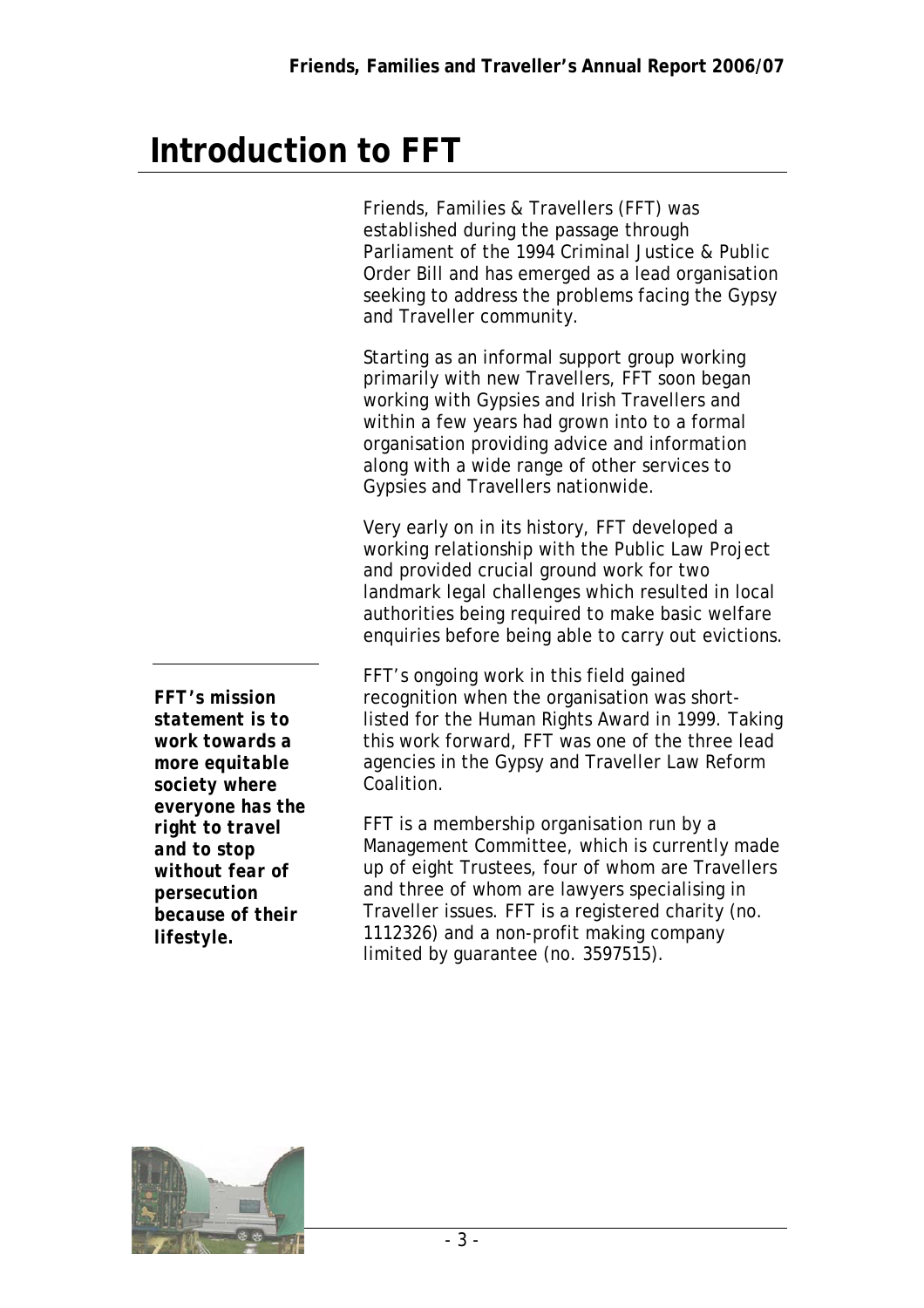# **Report of the Chair – Liz Watkins**



I am pleased to introduce our 2006/7 Annual Report which outlines the work that we have been doing at national, regional and local level to try to redress the serious inequalities and social exclusion that are still part and parcel of the life of Gypsies and Travellers.

Our organisation's aim is to work towards a more equitable society where everyone has the right to travel and to stop without fear of persecution because of their lifestyle. Even though there have been some encouraging signs that the serious national shortage of Gypsy and Traveller sites is finally being addressed, we are still concerned to ensure that the traditional nomadic culture of Gypsies and Travellers is not forced out of existence through the provision of a small number of additional 'authorised' sites onto which Gypsies and Travellers are confined, constrained and controlled. It is vital to ensure that site provision is not seen as a one-dimensional issue but that a range of options is offered to meet the diverse needs of Gypsies and Travellers. This will include the provision of well-equipped and affordable permanent sites, transit sites and a network of informal stopping places where travelling communities can park up for a few days without the fear of harassment and precipitate eviction.

At FFT our dedicated staff team work on behalf of all Gypsies and Travellers, regardless of ethnicity or background. This includes highly mobile travelling groups, Gypsies and Travellers on authorised sites and those in bricks and mortar housing. Please take a few minutes to read the reports from our staff and projects and learn about the wide range of work that we are undertaking to try to bring about real and positive change to people's lives. Better still, become a member of our organisation and join us in our struggle to end racism and discrimination against Gypsies and Travellers, who are undoubtedly the most marginalised and socially excluded of all minority ethnic groups in the UK today.

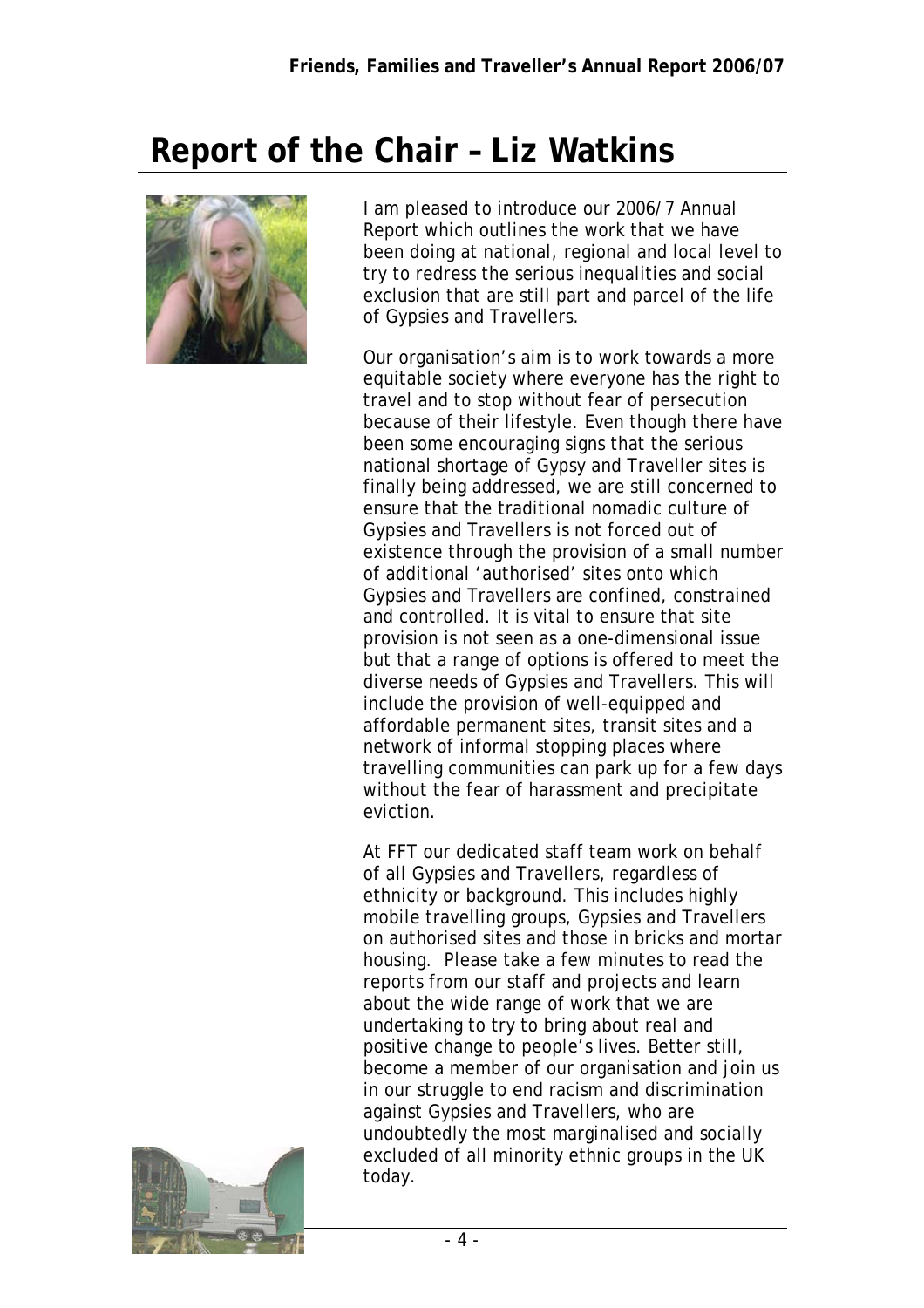# **Report of the Director – Chris Whitwell**



The past twelve months have been busy and eventful ones at FFT. I took up my appointment as Director in June and have felt very privileged to work with such a committed, enthusiastic and capable staff team. Although we are still a small organisation, we deliver a wide range of services and projects and, most of all, we believe that we are able to make a real and immediate difference to people's lives through the casework and outreach work that we do.

We work at national, regional and at local level and the main pillars of the work that we do can be described as the three 'C's - Casework, Capacity building and Campaigning.

At the national level we run a helpline staffed by caseworkers who provide information, advice and casework services to Gypsy and Traveller clients who contact us. Although we work with all Gypsies and Travellers regardless of ethnicity or background most of our casework is with indigenous traditional Travellers – either Romany Gypsies or Irish Travellers. We also input into national policy development and campaigning work, both in our own right and as one of the partners to the Traveller Law Reform Project, details of which are set out elsewhere in this report. We also work nationally to help young Gypsies and Travellers to access into mainstream education services and to raise the awareness of education providers about Gypsy and Traveller culture. Finally we seek to participate in the consultation processes of statutory planning authorities - comprising the Regional Assemblies, County and Unitary authorities and Borough and District Councils.

At regional level we are currently still in the first year of a Big Lottery funded capacity building project aimed at building the capacity of mainstream agencies in both the voluntary and statutory sectors to provide appropriate and culturally sensitive services to Gypsies and Travellers. More details of this project are set out elsewhere in this report.

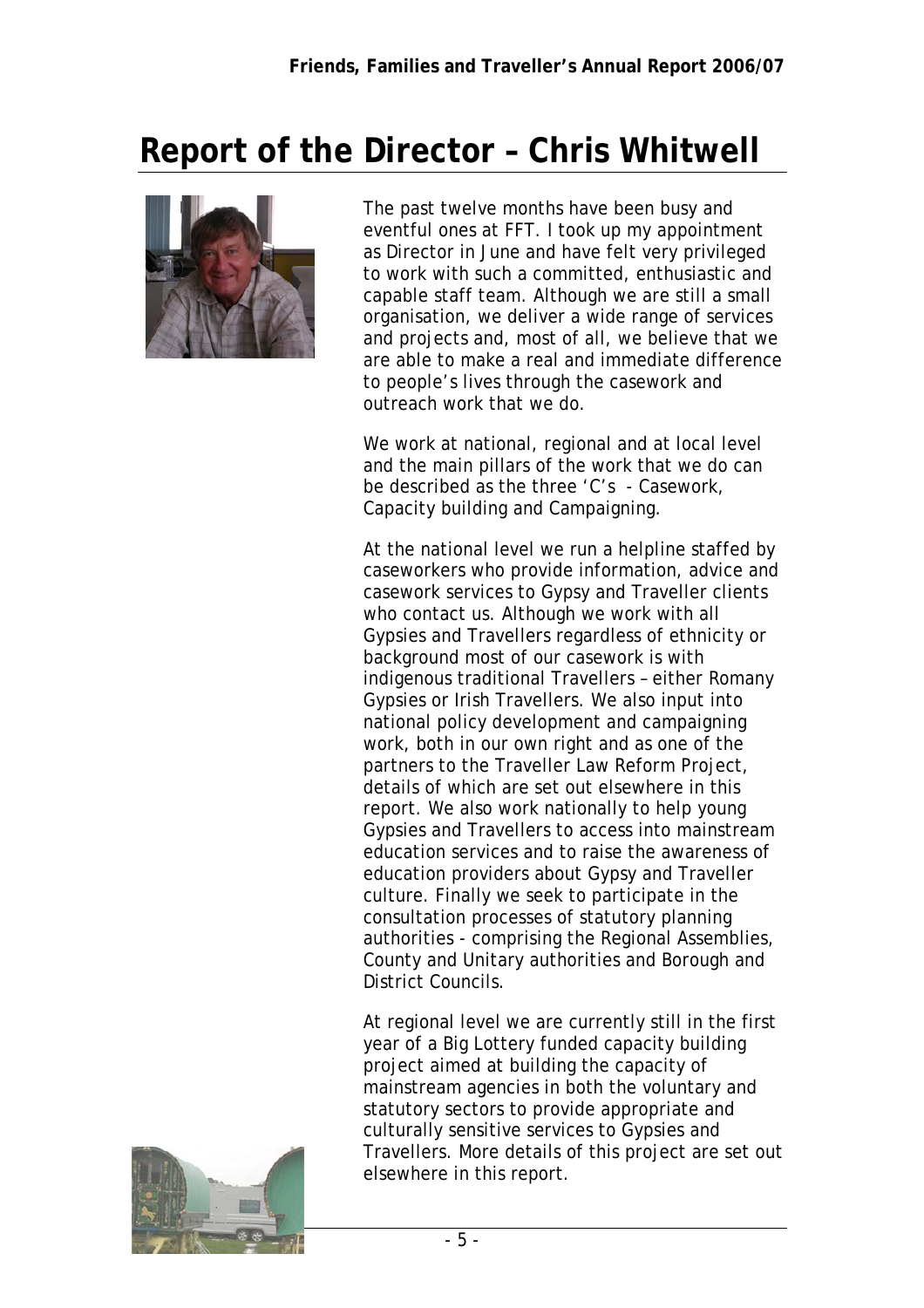At local level we run a health and social care outreach project, working directly with Gypsy and Traveller communities, families and individuals in East Sussex and Brighton & Hove. Recently we have extended this work into West Sussex and we are hoping to roll out the good practices that we have developed locally to other areas and regions.

We would not be able to maintain this level of activity without the support of our members and our various funders, all of whom are acknowledged elsewhere in this report.

#### **Our Trustees**

Our Trustees during 2006/7 were –

Liz Watkins (Chair) Neil Ansell (Vice Chair) Justine Compton (Honorary Treasurer) Roberta Kellie Tony Thompson Rob Torkington Marc Willers Franqui Wolf

Our Director, Chris Whitwell, is also Company Secretary.

The Trustees would like to express their appreciation to Greg Yates who has attended Trustee Board meetings and who has provided invaluable advice and information.

# **A Sad Farewell**

Sadly, Franqui Wolf passed away in July 2007. Franqui had been a Director of FFT for many years and contributed to the decision making process of the organisation in a practical, compassionate and thoughtful way. Her contribution will be missed. The development of FFT as an organisation has been a roller-coaster at times particularly for the staff, as they depend on our funding successes and disappointments for their job security.

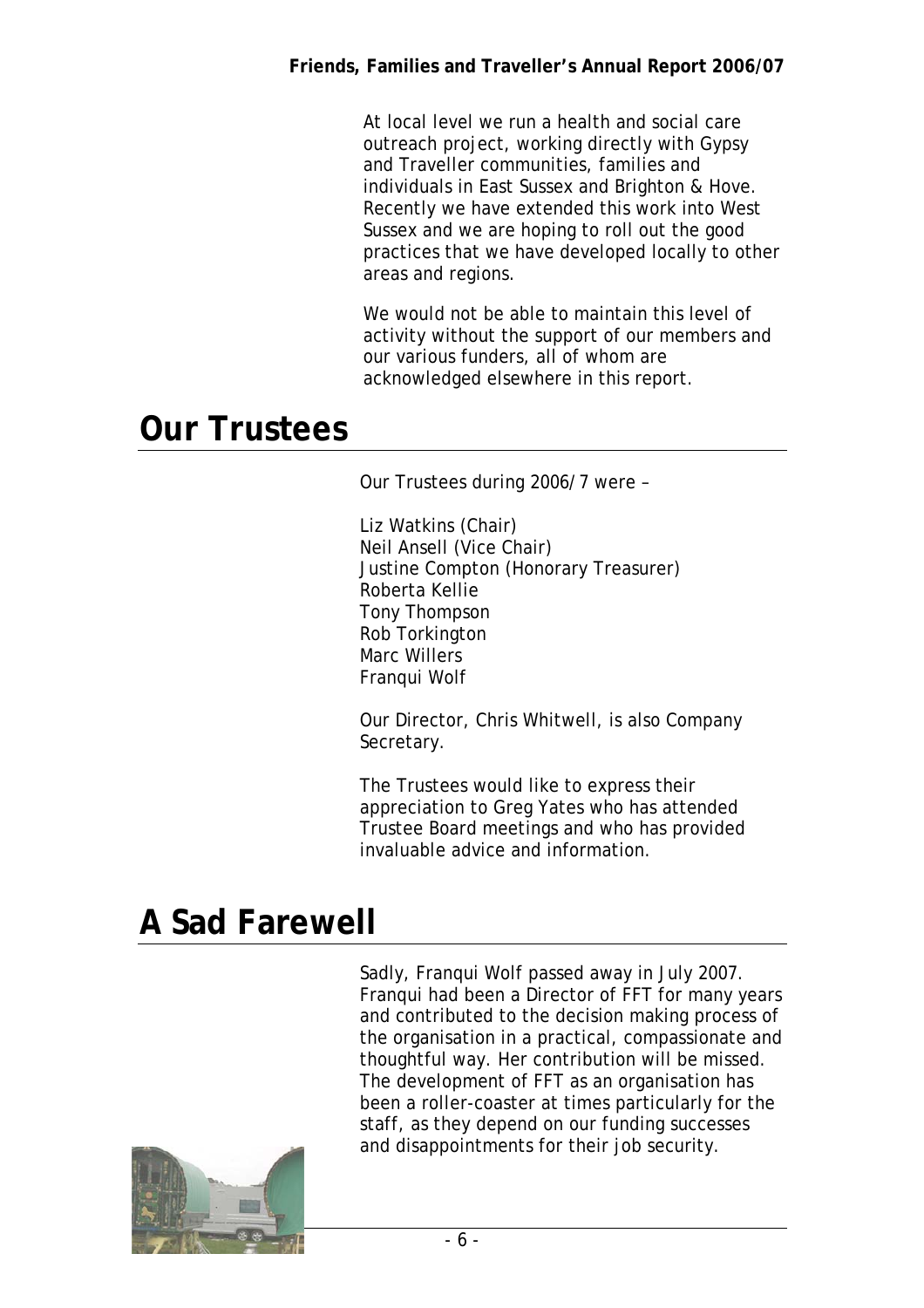### **A Sad Farewell**

Franqui was enormously proud of the FFT staff and their expertise and dedication and often personally requested that thanks to the staff be formally minuted at meetings (as well as administering big bear hugs all round at every meeting!). She was also proud of the achievements that the organisation has made over the years both in terms of helping individuals access information, advice and services and in relation to lobbying and policy work.

Franqui went though some very difficult trials and tribulations which made up the tapestry of her life but was always active in trying to alleviate the difficulties of others. As well as her work with FFT she was also involved in helping those affected by domestic violence.

She shared her joy and we were all very touched when Franqui made contact with her son after so many years. We send our condolences to him, Malcolm and all her family. To me, Franqui embodied the warmth and community spirit which has made life on the road such an important a part of my life.

**Liz Watkins** 

Chair

Franqui was the first person to welcome me at my first ever FFT meeting, over 10 years ago. I was struck by her openness and compassion, which seemed to embody the spirit of the fledgling organisation.

Never one to be idle, she also took an active roll in the Rainbow Circle, both in the meeting room and on the ground. Whilst cooking round the fire with Franqui at a Rainbow Circle camp, many years ago, she became frustrated by my efforts to chop a red pepper on my knee, gently took the knife from me and showed me the "right" way to do it. It is a technique that I use to this day, and every time I do, it reminds me of her. I shall miss her very much.



**Rob Torkington Trustee**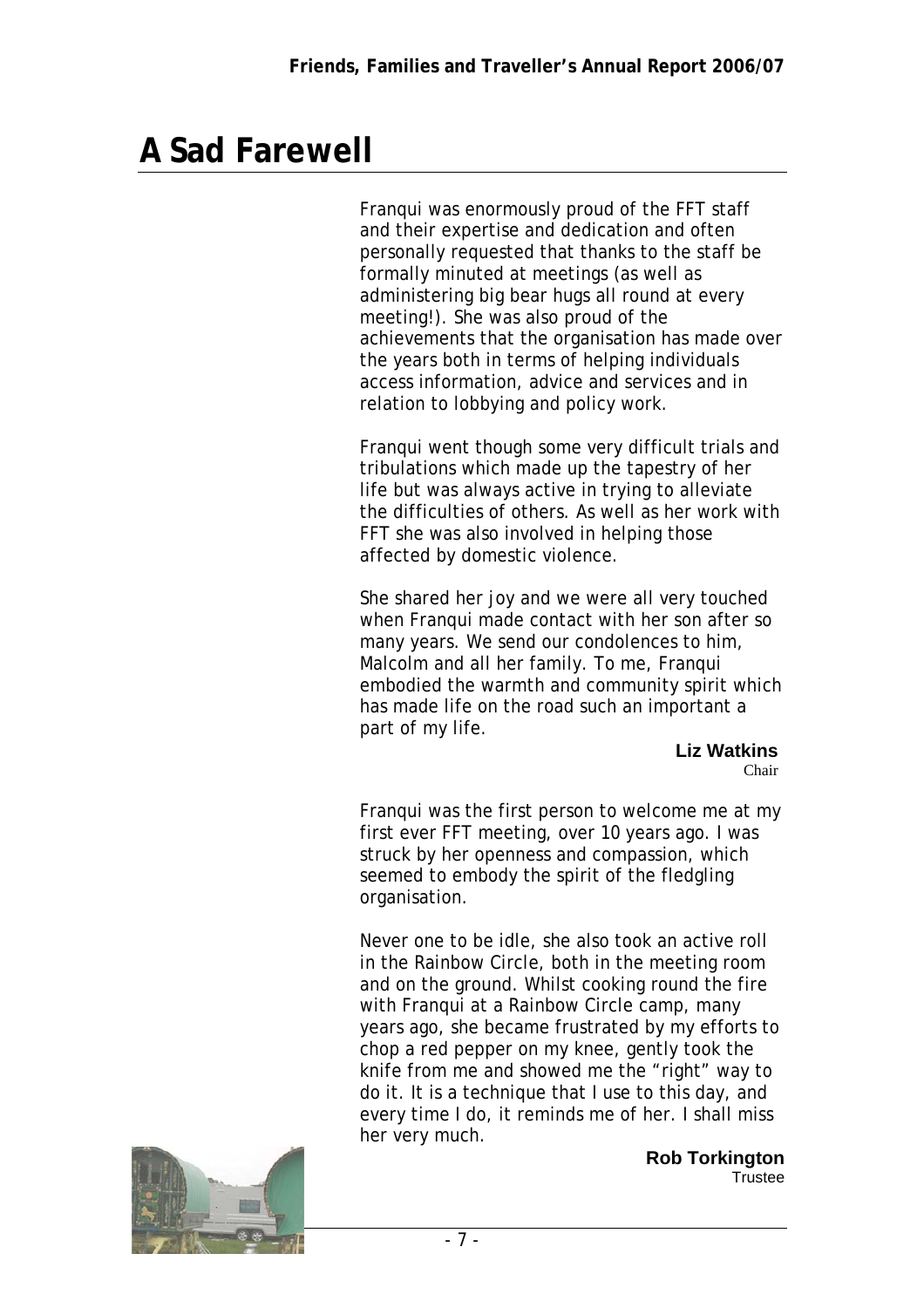#### **What We Do**

We provide advice and information to Gypsies and Travellers directly, either by phone, personal visit to our office or by outreach work to sites. We also provide advice on issues affecting Gypsies and Travellers to third party organisations.

We offer advice and advocacy for individual Travellers, groups and families.

We supply expert witness statements on site provision and other Gypsy and Traveller needs at planning inquiries, to assist Gypsies and Travellers to secure their own sites or to influence decisions to evict from unauthorised sites.

We disseminate information on Gypsy and Traveller issues to a wide range of inquirers, including students, local authorities and other statutory bodies, other non-government organisations and the media.

We liaise with lawyers, legal organisations, local authorities, voluntary organisations and the police in relation to casework or policy development.

We publish educational and research material to inform Gypsy and Traveller communities and to provide information about Gypsy and Traveller communities and their environment to others.

We develop and deliver projects to benefit Gypsy and Traveller communities.

We carry out research into issues that affect Gypsies and Travellers and their families.

We work with other Gypsy and Traveller organisations to lobby for change.

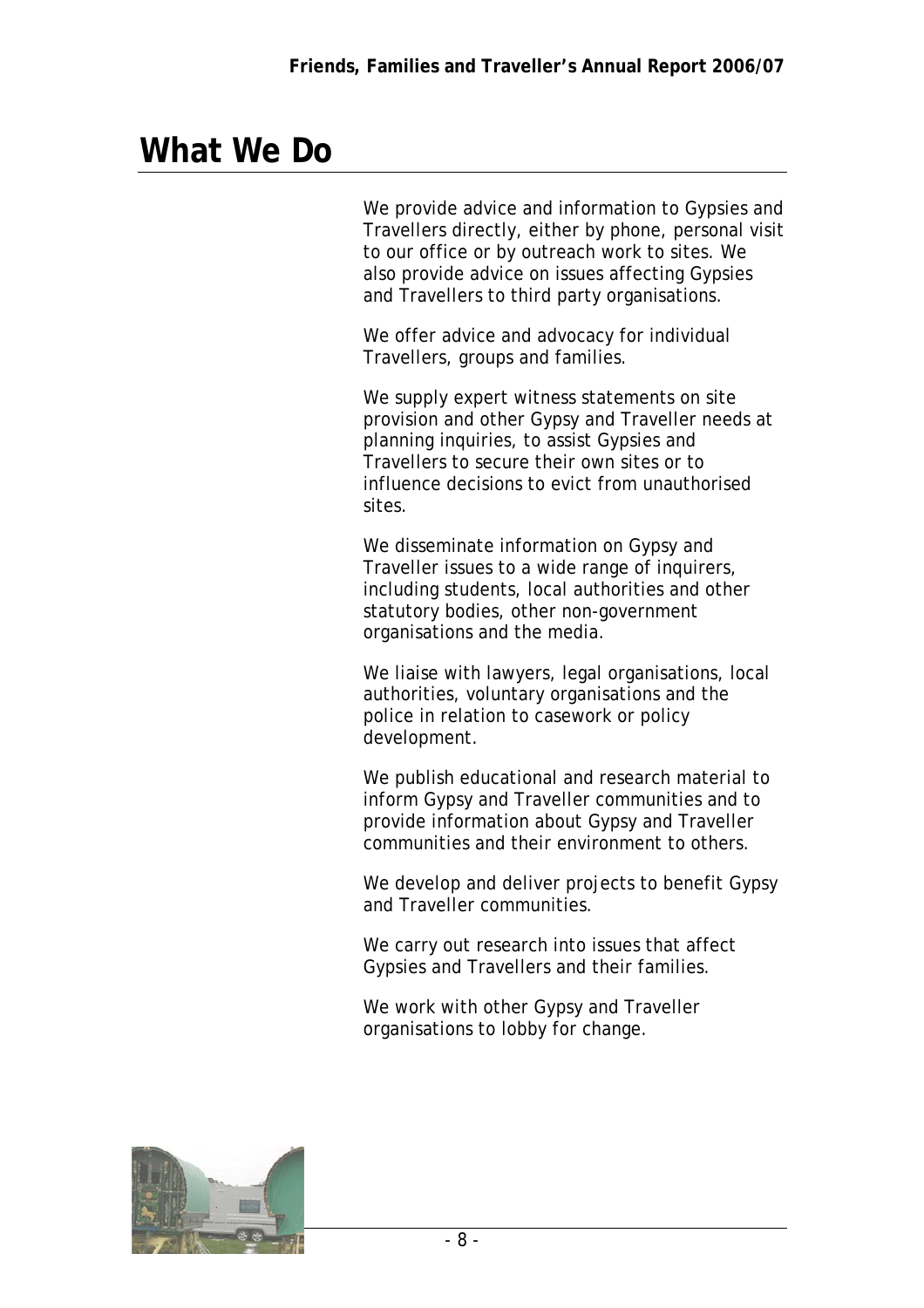### **The Advice and Information Unit**

*A high quality front line service for Gypsies and Travellers throughout the UK* 

There are no accurate figures for Gypsies and Travellers in the UK, but various sources, e.g. the Council of Europe, have estimated the number at around 300,000 comprising 200,000 housed and 100,000 in caravans.

The only other official estimate available is the bi-annual count of Gypsy caravans carried out by local authorities in England and published twice a year by Communities and Local Government. These counts are thought to be notoriously unreliable and to consistently under-represent the true statistics. Nationally there is considered to be a need for between 3,000 and 4,000 additional pitches – a small figure in comparison with the 3 million new bricks and mortar houses required but hugely significant in terms of the human misery that results from lack of sites.

FFT offers advice, information and casework to all Gypsies and Travellers who seek our help and we monitor the profile of our client base to ensure that the service is reaching all sections of the travelling communities and all regions of the country. During 2006/7 our caseworkers dealt with a wide variety of cases from all across



mainland UK, including Wales and Scotland. Approximately 54% of all our casework was with Gypsies, 27% was with Irish Travellers and 19% was with New Travellers. This represents a slight increase over the previous year in terms of the amount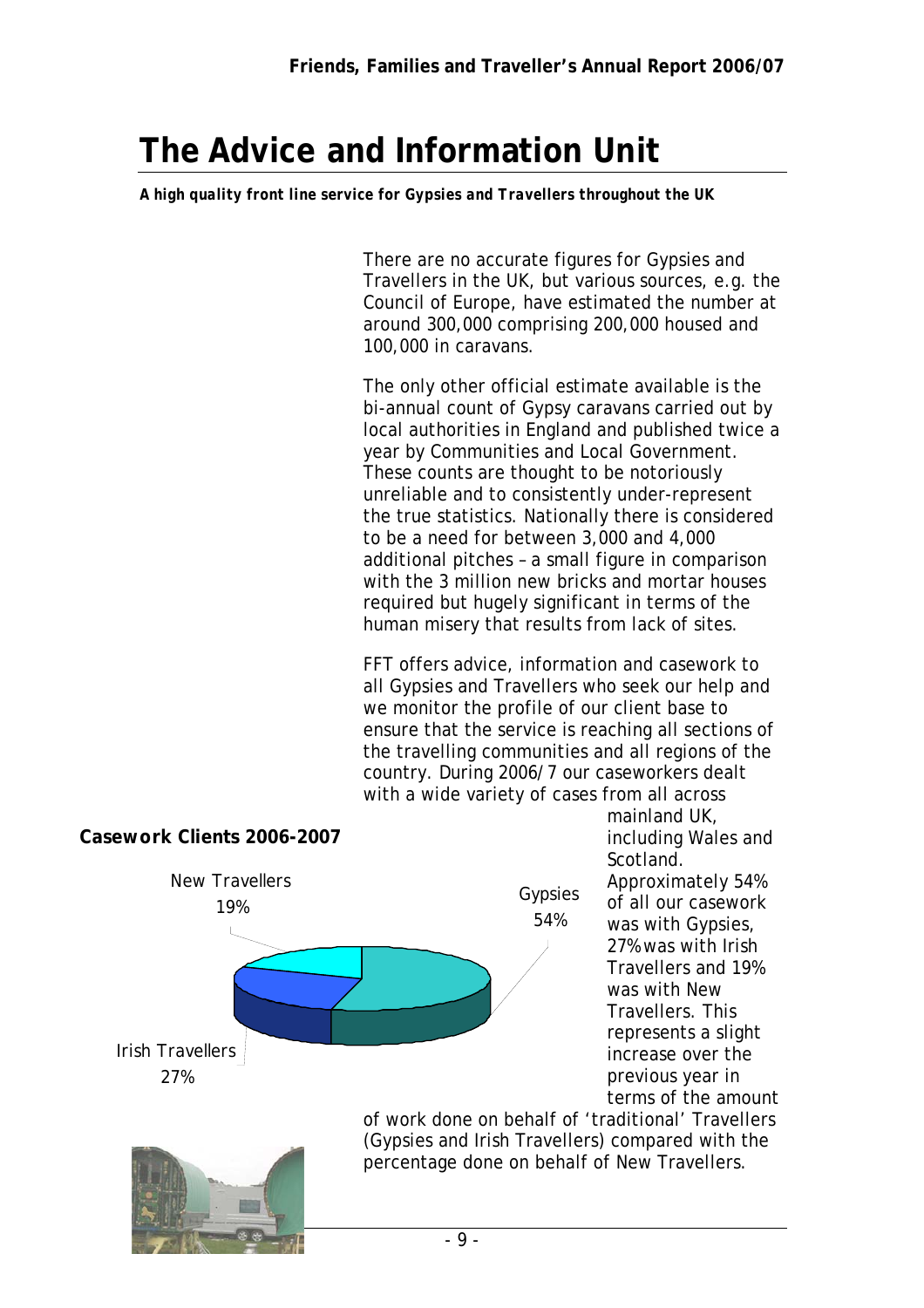### **The Advice and Information Unit**

The categories of casework that we provided covered a wide range of issues and problems although, unsurprisingly, many revolved around eviction, housing and planning issues. The full breakdown is as follows –



- 7% were about evictions
	- 7% were about planning
	- 3% were about health issues
- 11% were about sites
- 17% were about housing
- 6% were about education
- 6% were about the police
- 3% were about discrimination
- 11% were seeking legal advice
- 4% were about homelessness
- 4% were about benefits
- 11% were about grants
- 9% other

Often clients present with multiple issues and sometimes these can overlap, making categorisation difficult. However FFT will continue to seek to improve and refine its processes for data collection whilst ensuring that strict client confidentiality remains at the forefront of the work that we do.



**Emma Nuttall** Advice Work Manager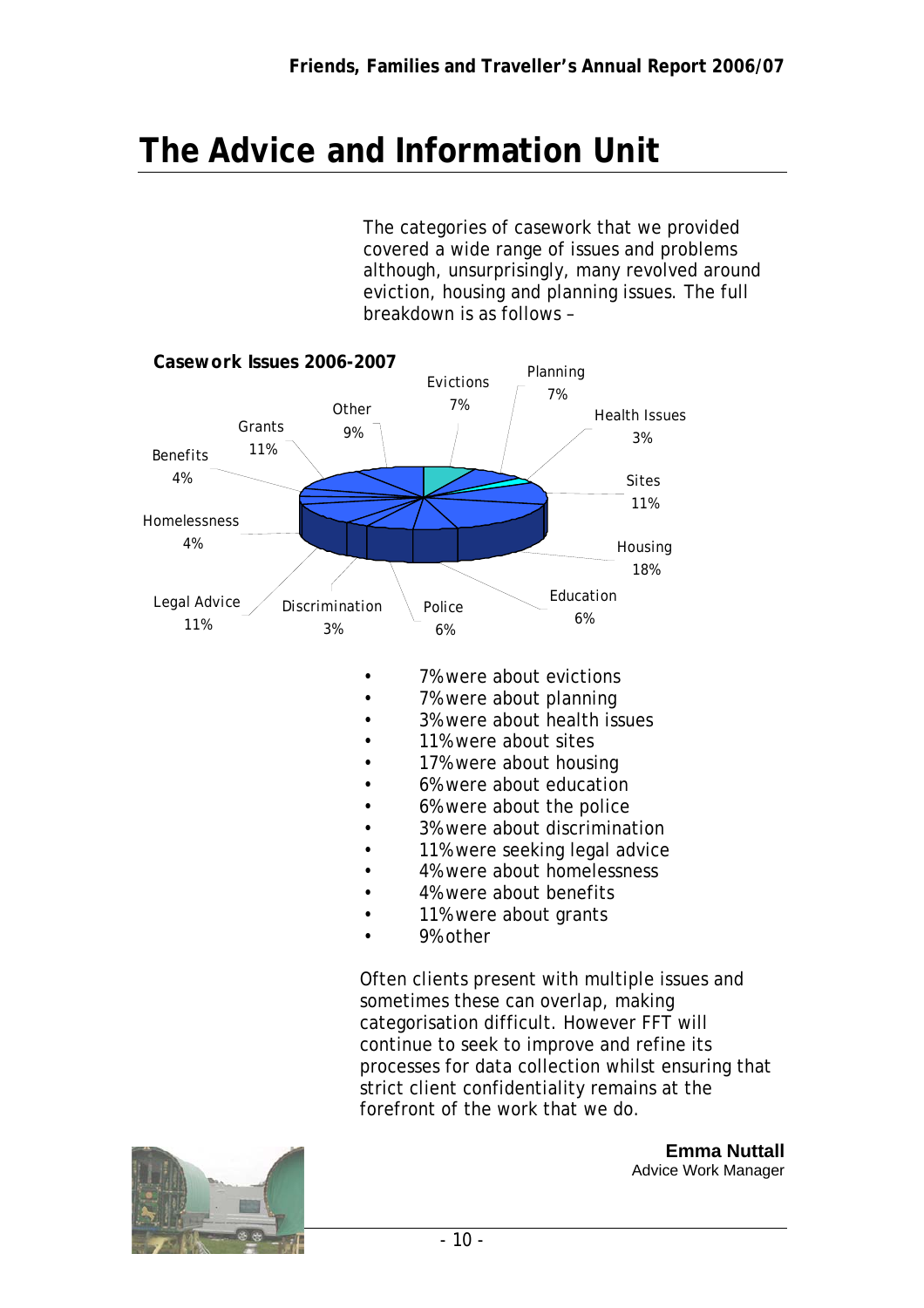# **Policy**

A key element of our work during the past year has been to contribute to national policy development and to lobby for change. For example, we have campaigned vigorously to gain security of tenure for Gypsies and Travellers on Council owned sites following a landmark ruling in the European Courts. This issue is finally to be addressed in the new Housing Bill to be introduced in the next session of Parliament, but there are many other social policy injustices that we are fighting to redress. We will continue to work with partner organisations and in our own right to try to achieve fairness and equality for all Gypsies and Travellers.



Consultation with the Building and Social Housing Foundation at St. George's House, Windsor Castle

# **Planning**

Recent changes in the planning system generally and the introduction of a new planning Circular aimed at making planning provision for Gypsies and Travellers have provided an opportunity to input into developing planning policy at national, regional and local level. The bulk of the work involves making responses to local planning authority consultations about developing local plans as well as informing developing Regional Spatial Strategies. The new Circular requires all local planning authorities to make provision in their plans for new sites, based upon evidence derived from Gypsy and Traveller Accommodation

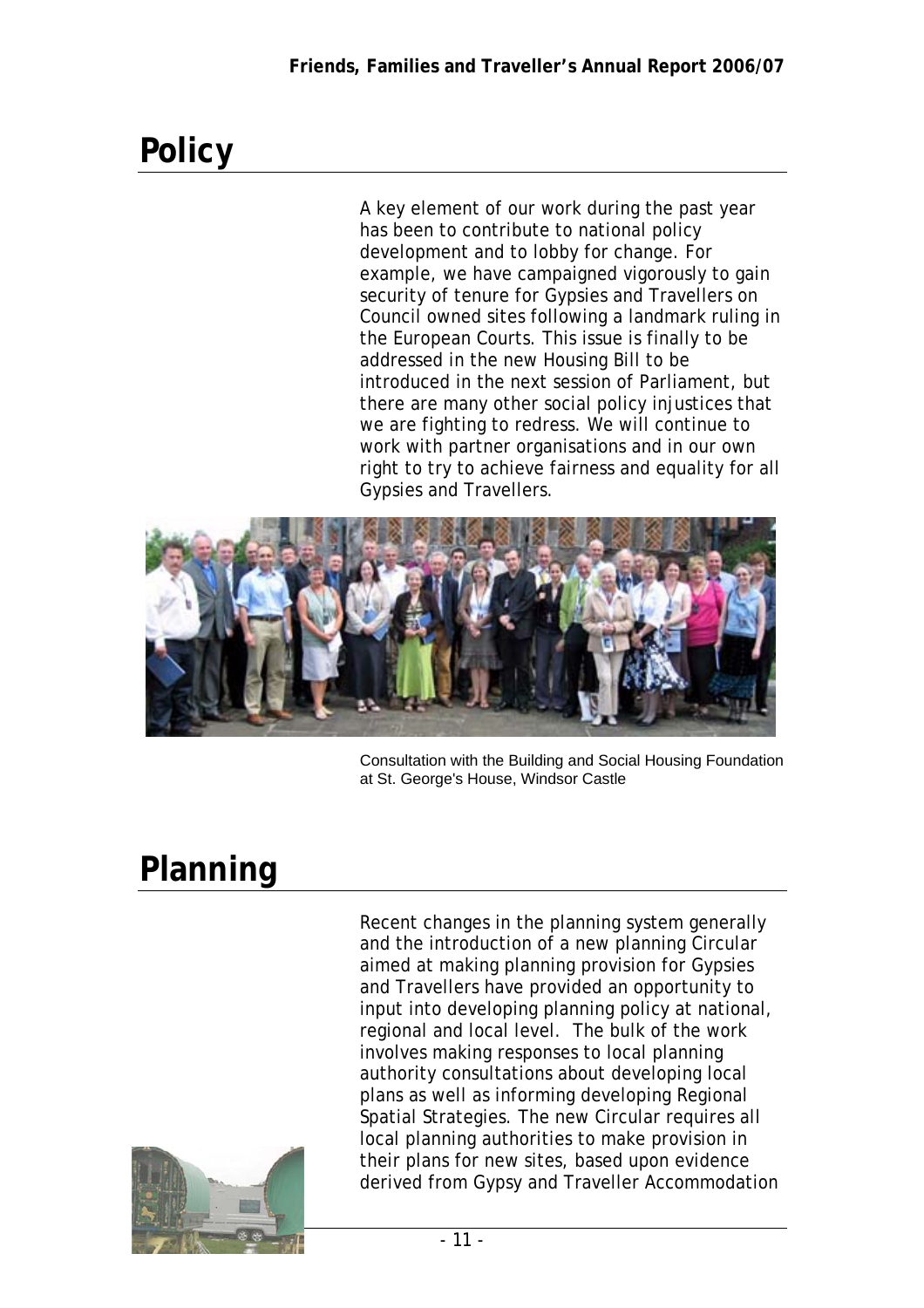Needs Assessments that have been carried out or are being carried out across England. The Circular is a great step forward in national policy and is the result of many years careful work and lobbying by voluntary organisations, including FFT, working with Gypsies and Travellers. As a result of grants from the Allen Lane Foundation and the Garden Court Chambers FFT is now one of the very few organisations with the capacity to make submissions on planning policy to aid the development of much needed sites. In addition to inputs at local level, opportunities have been taken to make submissions at national and regional level. The revisions of Regional Spatial Strategies should set out how many pitches each local authority has to make provision for in planning documents and FFT has responded to consultations on these issues.

As well as dealing with the multiplicity of routine consultations, often in cooperation, with other voluntary groups, research has been carried out and a paper prepared on the progress that local authorities are making and likely to make in the future. The results of the research have given rise to concerns about the potential for delay in the system and slowness of delivery of much needed sites. However there are some exemplar local authorities who are doing their best, often in difficult circumstances to make timely and appropriate provision. FFT will continue to do all that it can, in cooperation with other voluntary groups, to help ensure that this best practice is encouraged and to identify further opportunities for change in impending legislation.

> **Steve Staines**  Planning Officer

# **International Links**

We have recently begun working with Roma families in East Sussex, from Slovakia and the Czech Republic and we wish to develop links with sister organisations from overseas who are already working with Roma communities.



Seeking to develop international links will be one of the priorities that we will be pursuing during the coming year.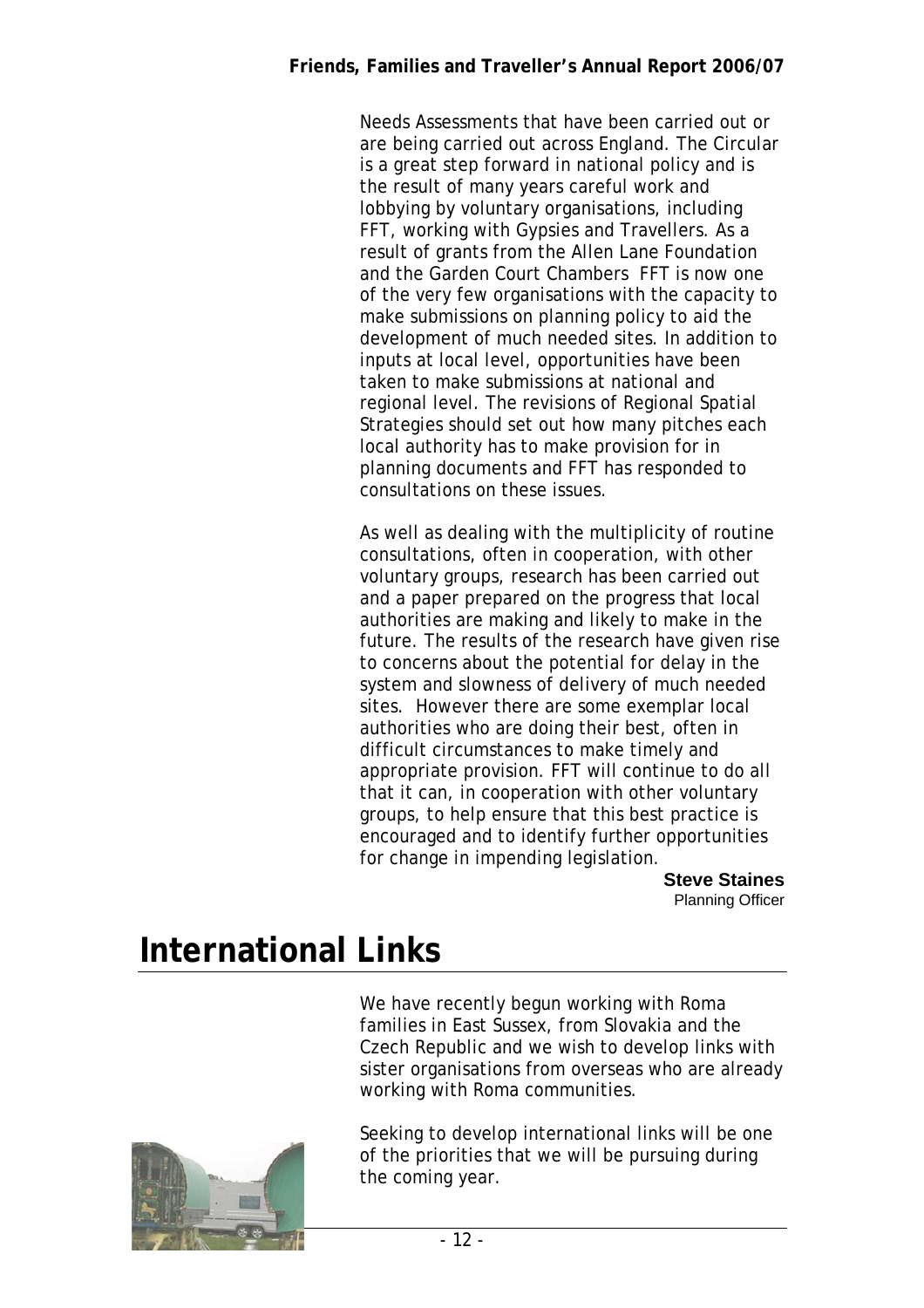# **Staff**



**Chris Whitwell, BSc, MA. Director of Friends, Families and Travellers**  Chris was appointed Director in March 2006. He was previously working with FFT on a consultancy basis having held senior positions in the public and voluntary sectors.

**Emma Nuttall, BA. Advice Work Manager**  Emma initially started working for FFT as a volunteer. She is now the Advice Work Manager and has been working for FFT for over 7 years. Emma has a key role in policy work and represents the organisation in a number of national fora.





**Clare Bingham, MA. Caseworker** 

MA in Applied Anthropology, Youth and Community Work at Goldsmith University. Clare's background is working with young homeless people including street homeless and sexual health outreach worker and later as a youth worker.

**Suzanna King. Administrator/book keeper**  Suzanna joined FFT in November 2005. Her background is in arts administration, working in Young People's and Children's Theatre.

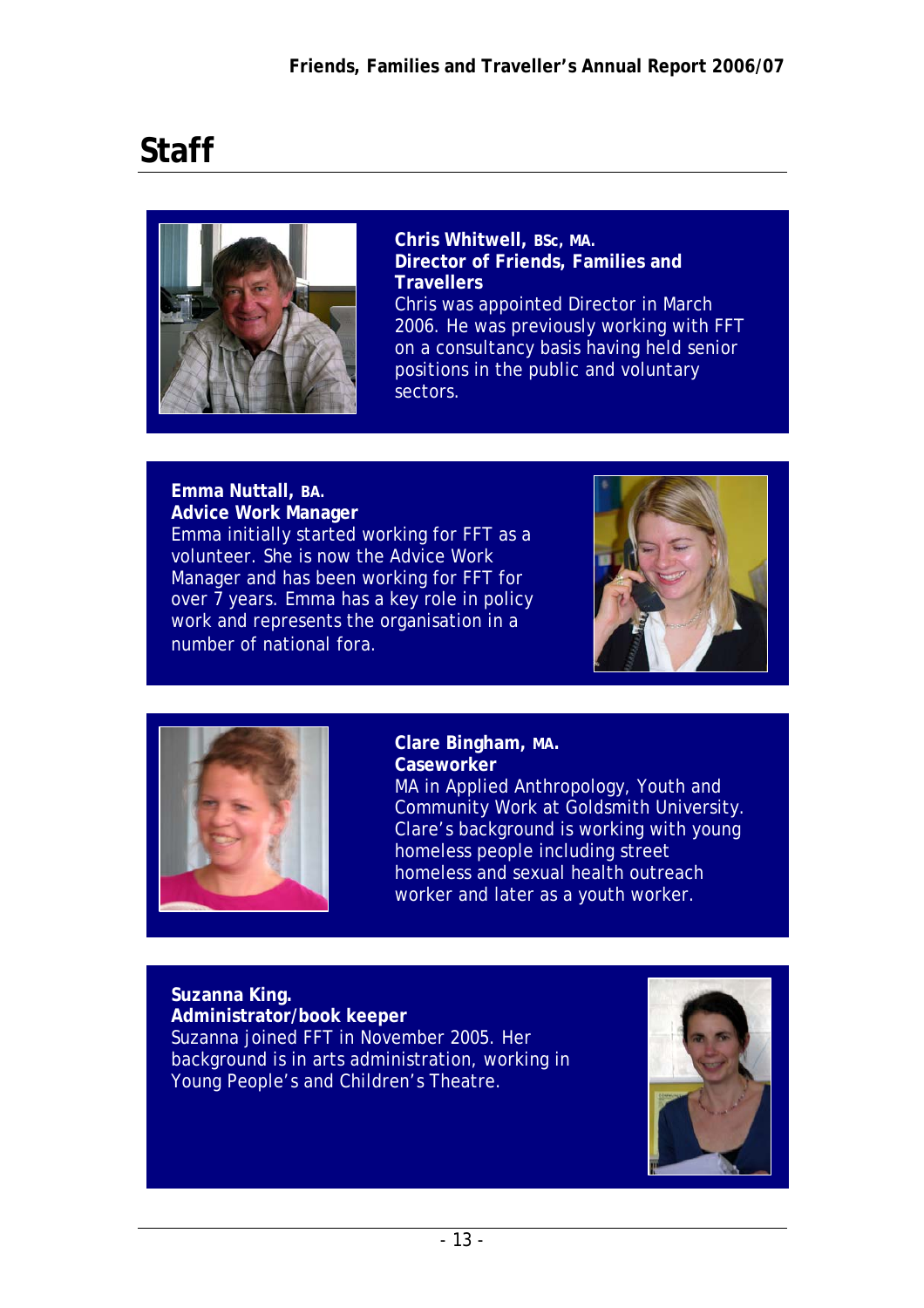# **Staff**



**Tammy Furey, BA, MSc. Community Education and Capacity Building Project Manager** Tammy joined FFT in 2001 as Project Manager of the CyberPilots. She also designs FFT's website (www.Gypsy-Traveller.org), the CyberPilot website (www.Gypsy-Traveller.org/cyberpilots), and FFT's newsletter.

**Zoe Matthews RMN, BA (Hons) MA. Health Project Manager** Zoe is a trained Psychiatric Nurse with a degree in Anthropology and Sociology and has an MA in Health Promotion, where she specialised in the Health of Gypsies and Travellers. Initially joining as a volunteer, Zoe has now been working with FFT for seven years.





#### **Avril Fuller.**

**Community Outreach Worker**  Avril is of Gypsy heritage and started as a volunteer with FFT before becoming a paid member of staff in 2003. Her background is with Traveller Education Services. Avril specialises in working with vulnerable people/learning difficulties/disabilities.

#### **Sally Burnett. Health Advisor**

Sally has been working for FFT for about 2 years and prior to that was working as a full time health visitor. Sally is also a qualified midwife.

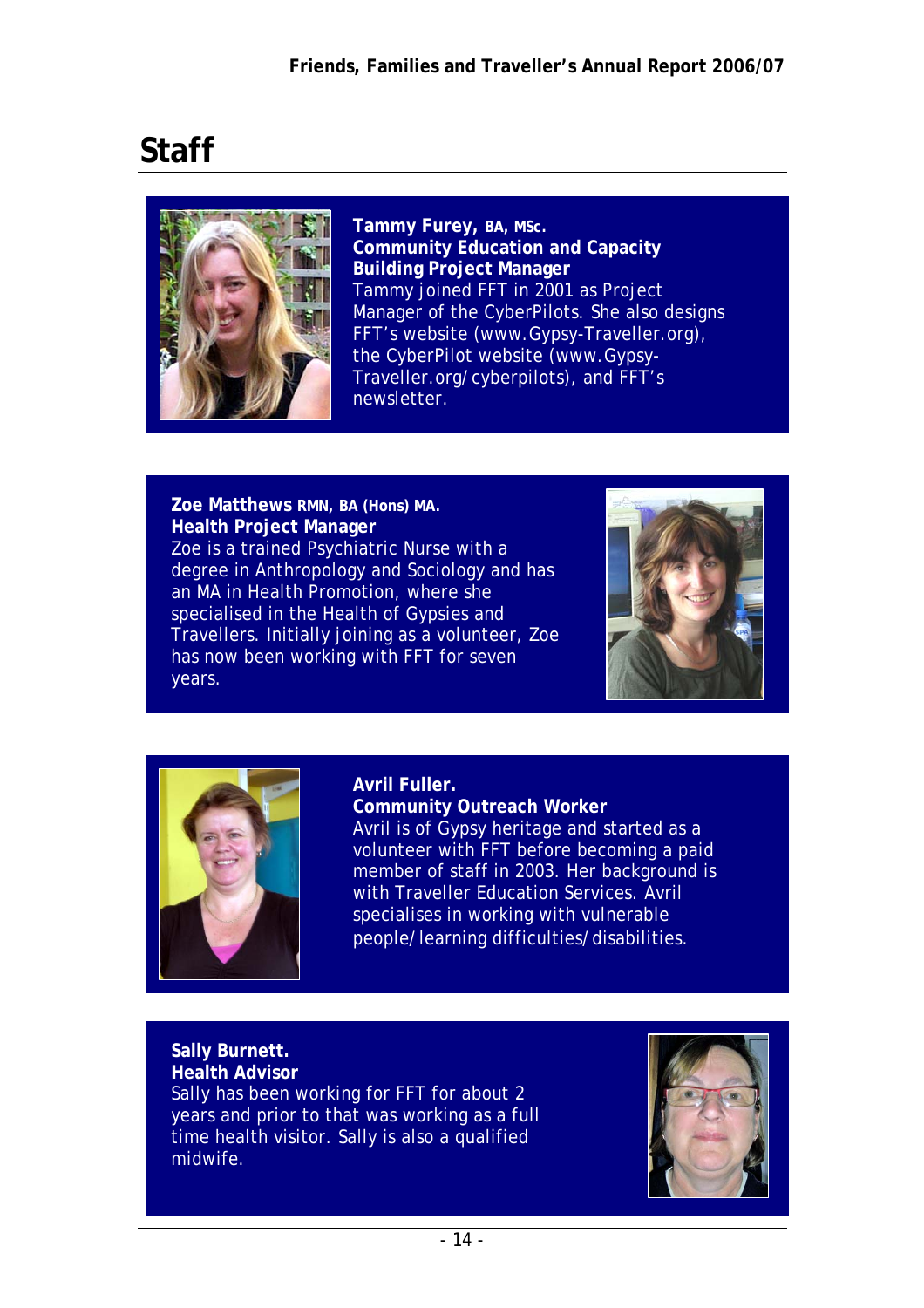# **Staff**

**Steve Staines, Bsc, Msc, Dip Ed. Planning Officer**  Steve worked with others to create FFT Support Group in the run up to the 1994 Criminal Justice Bill and was National Coordinator for some years.

# **Volunteering**

We have recently begun to encourage volunteering within our organisation. In the past FFT was an organisation run mainly by volunteers, but with the advent of funding for specific projects to be delivered by paid staff and needing to achieve specific targets, milestones and outputs, the opportunities for volunteer input were diminished. For a while FFT did not have the infrastructure to offer volunteer staff the training, mentoring and support that is necessary to ensure both that they contributed effectively to the aims and objectives of the organisation and that they gained sufficient reward from the volunteering experience to make it worthwhile to them. We do not want, as an organisation, to exploit volunteers or use them as unpaid labour, nor do we want volunteers who will not work within our culture and values to meet our organisational objectives.

We are now in a position to accept applications from people living in the Sussex area who would like to offer their services to us as volunteers. If you are interested in this opportunity please write to –

> Chris Whitwell, Director Friends, Families and Travellers Community Base 113, Queens Road, Brighton, BN1 3XG

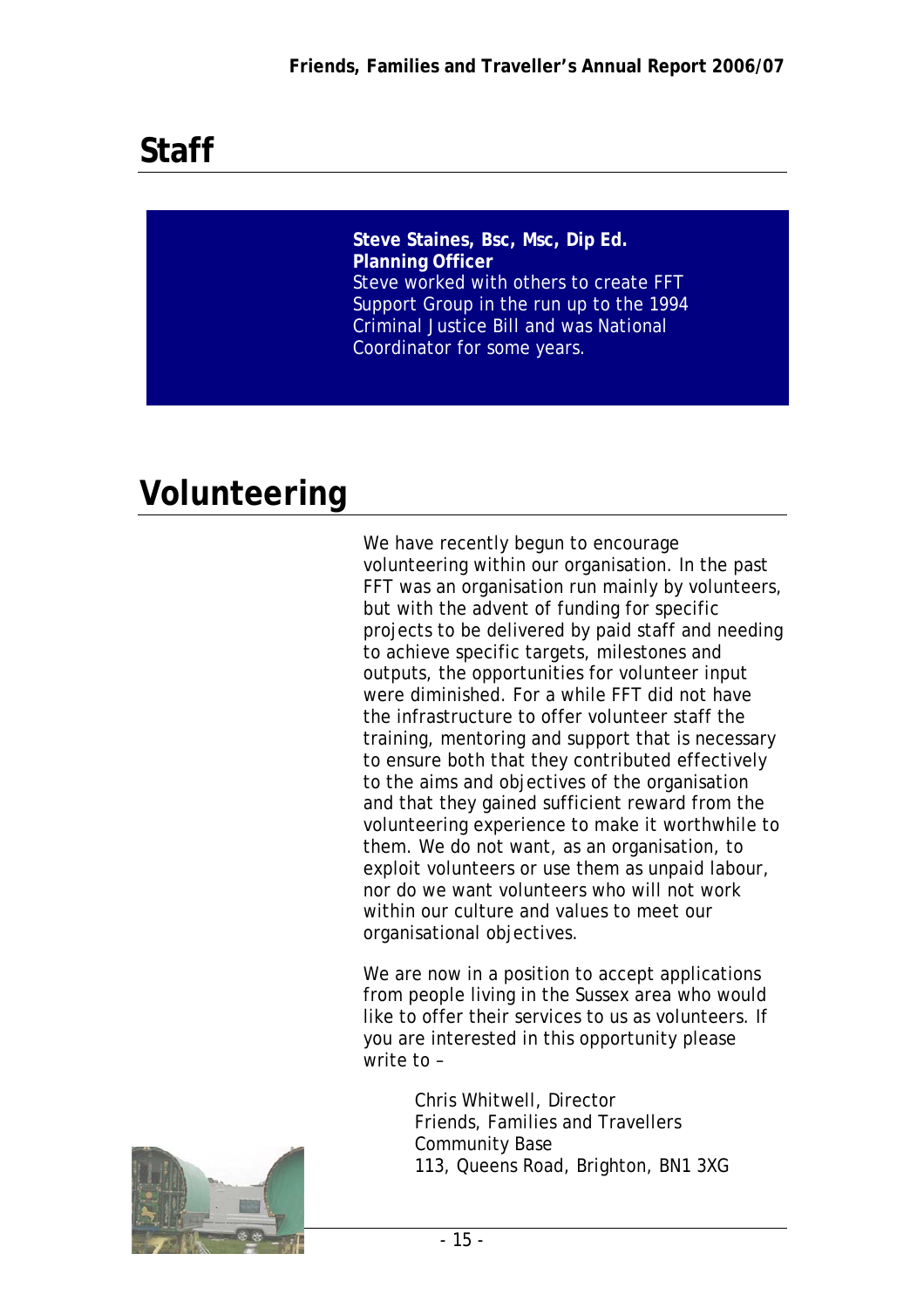# **Volunteering**

Alternatively email him at chris@gypsy-traveller.org

We will invite you to our office to meet the staff and for a brief interview and, if you are accepted as a volunteer, we will ensure that the work that you do is enjoyable, satisfying and fully supported.

# **Join Our Organisation**

We are a membership organisation and we welcome new members. Membership runs from 1 April – 31 March each year and individual subscription rates are £10 per annum or £5 unwaged. Organisations may also join for an annual subscription of £25.

Membership entitles you to receive our quarterly Newsletter and to attend and vote at our Annual General Meetings. We are always pleased to hear from our members and to talk to them about the work that we are doing and, importantly, membership of our organisation means that you are helping us in our struggle to bring an end to the racism, marginalisation and social exclusion suffered by the travelling communities.

If you would like to join us simply contact Suzanna on 01273 234777 or email her at: admin@gypsy-traveller.org.

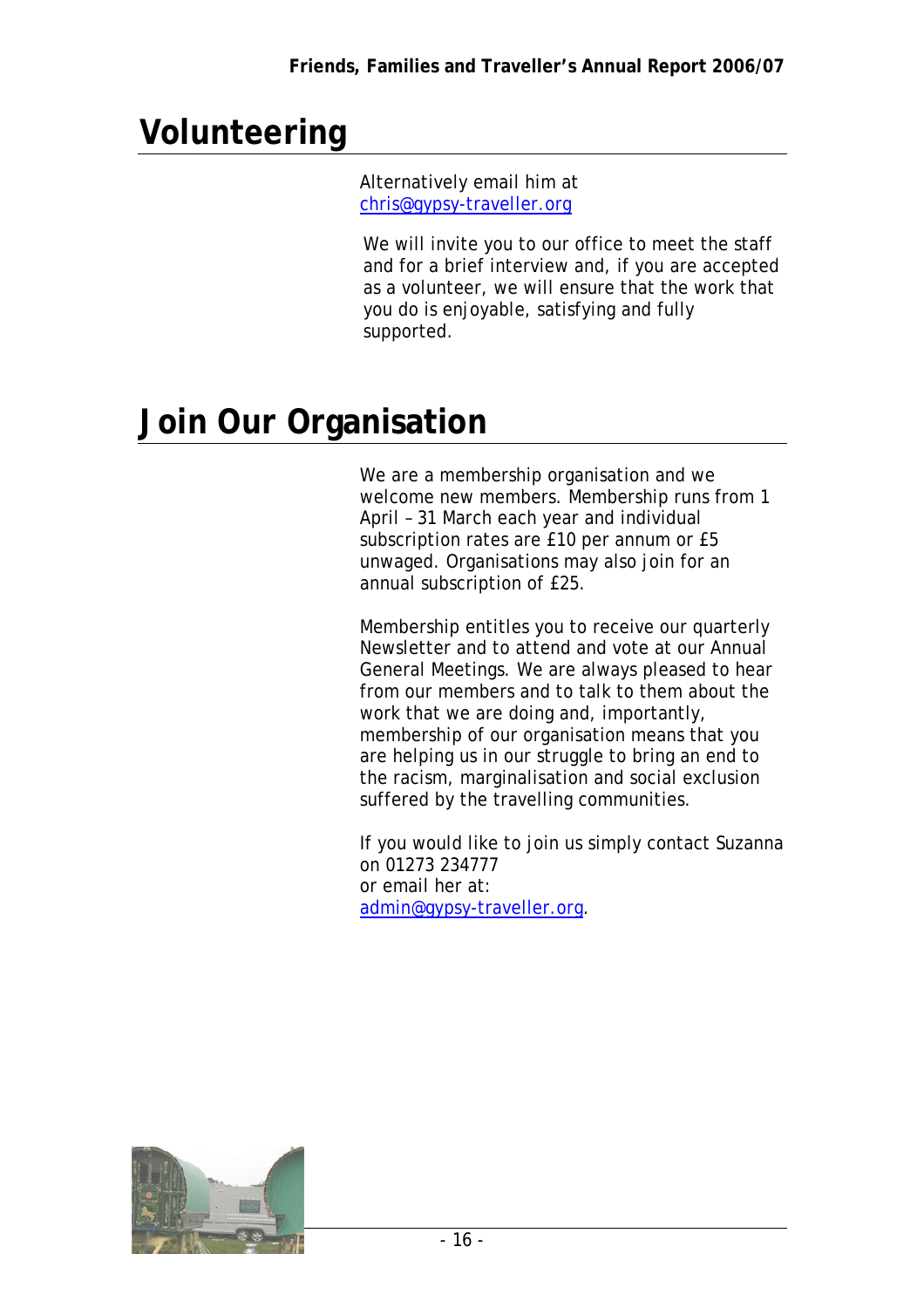# **Partnership Working**

We believe that, if we are to bring about positive and lasting change, we need to develop and strengthen our partnerships with all those other organisations that are working on behalf of Gypsies and Travellers. Although there are some positive signs, progress remains slow and we all have to work together if we are to push for real change.

We are committed to working in partnership, and will continue to participate fully in the Traveller Law Reform Project in partnership with the Gypsy Council, the Irish Traveller Movement, the London Gypsy and Traveller Unit and the Canterbury Gypsy Support Group. We will continue to link closely with the Travellers Advice Team to whom we refer cases that require a specialist legal input. We will also work collaboratively with the many other groups that are doing vital work all around the country such as the Derbyshire Gypsy Liaison Group, Leeds Gypsy and Traveller Exchange and the South West Alliance of Nomads, to name but three. There are links to these and to around 50 other such organisations on our website at www.gypsy-traveller.org.

#### **Case Studies**

Here is a selection of some of the cases we dealt with in 2006/7.

*A* 



This case relates to an Irish Traveller woman in the East Midlands, who was facing violence and intimidation from another Irish Traveller who was managing the site upon which she lived, and who harassed her off the site. The woman had to live in temporary accommodation, as it was not safe for her to live on the site, and the manager had also given her pitch to someone else. FFT lobbied the council to return her to her home, and remove the site manager. The outcome was that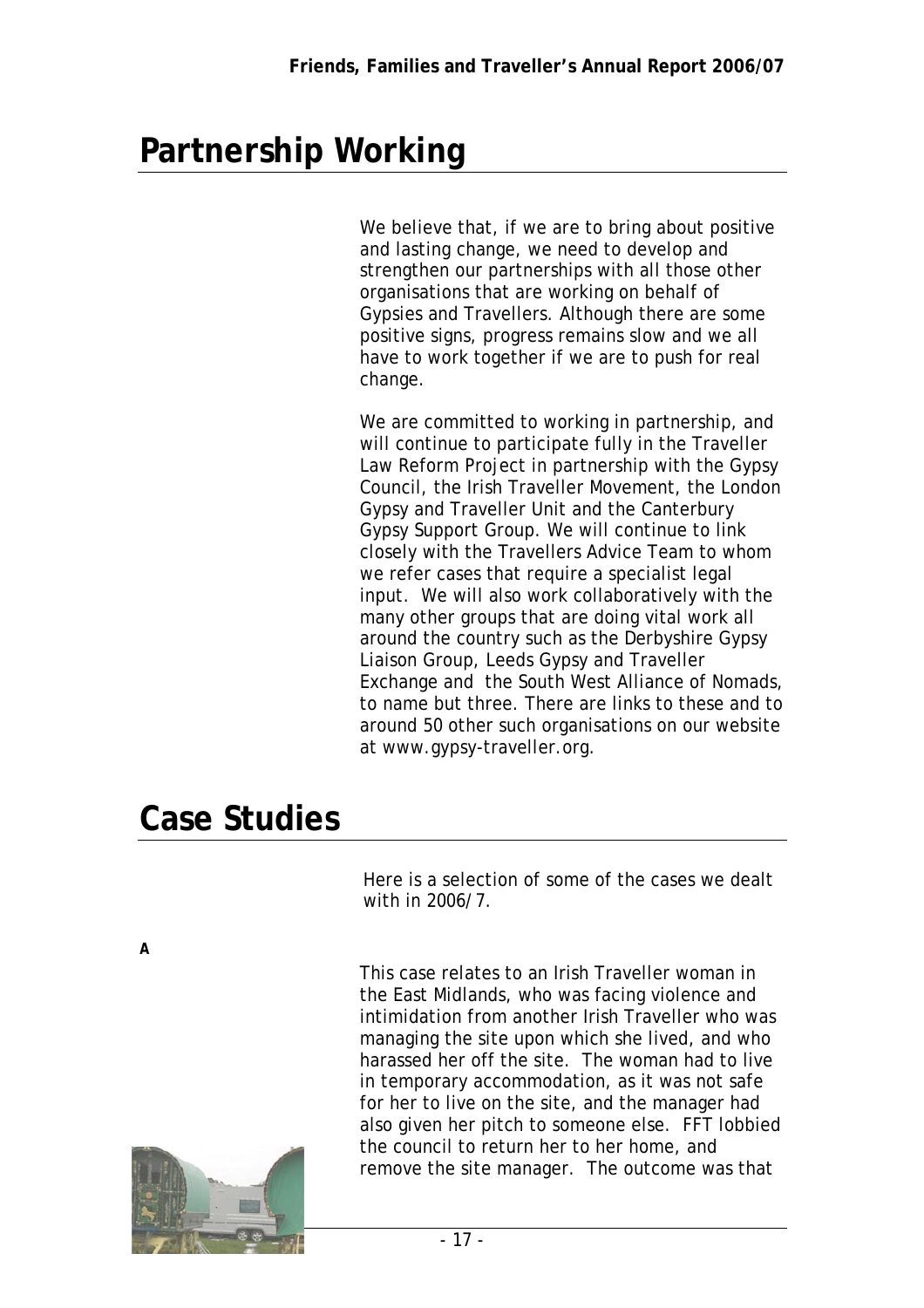### **Case Studies**

the site manager lost the lease of the council site, and the woman was given his old pitch, and his mobile home!

*B* 

This case relates to a Gypsy family in the South



East, who had applied for planning permission for a three-pitch transit site, on their land, next to their residential family Gypsy site. The local authority had refused them planning permission. FFT attended the Planning Inquiry and gave evidence on the local need for Gypsy sites, as a result of which permanent planning permission was granted for the site.

*C* 

*D* 

This case relates to a Gypsy woman in the South East. The woman had been highly mobile for most of her life and due to traumatic changes within her family wished to become settled in bricks and mortar accommodation. FFT assisted this woman to put in a housing application, supported her to gain funds for essential items of furniture, training and work opportunities. The woman is now is in full time employment and in permanent accommodation.

This case relates to an Irish Traveller family who had been living in bricks and mortar accommodation for several years, which was severely affecting the entire family's emotional well being. FFT assisted them to put in an application for a local authority site. Once a pitch became available the family were supported to gain a static trailer for the site via a hire company, and welfare grants were submitted to enable them to be able to pay the substantial delivery and deposit fees.

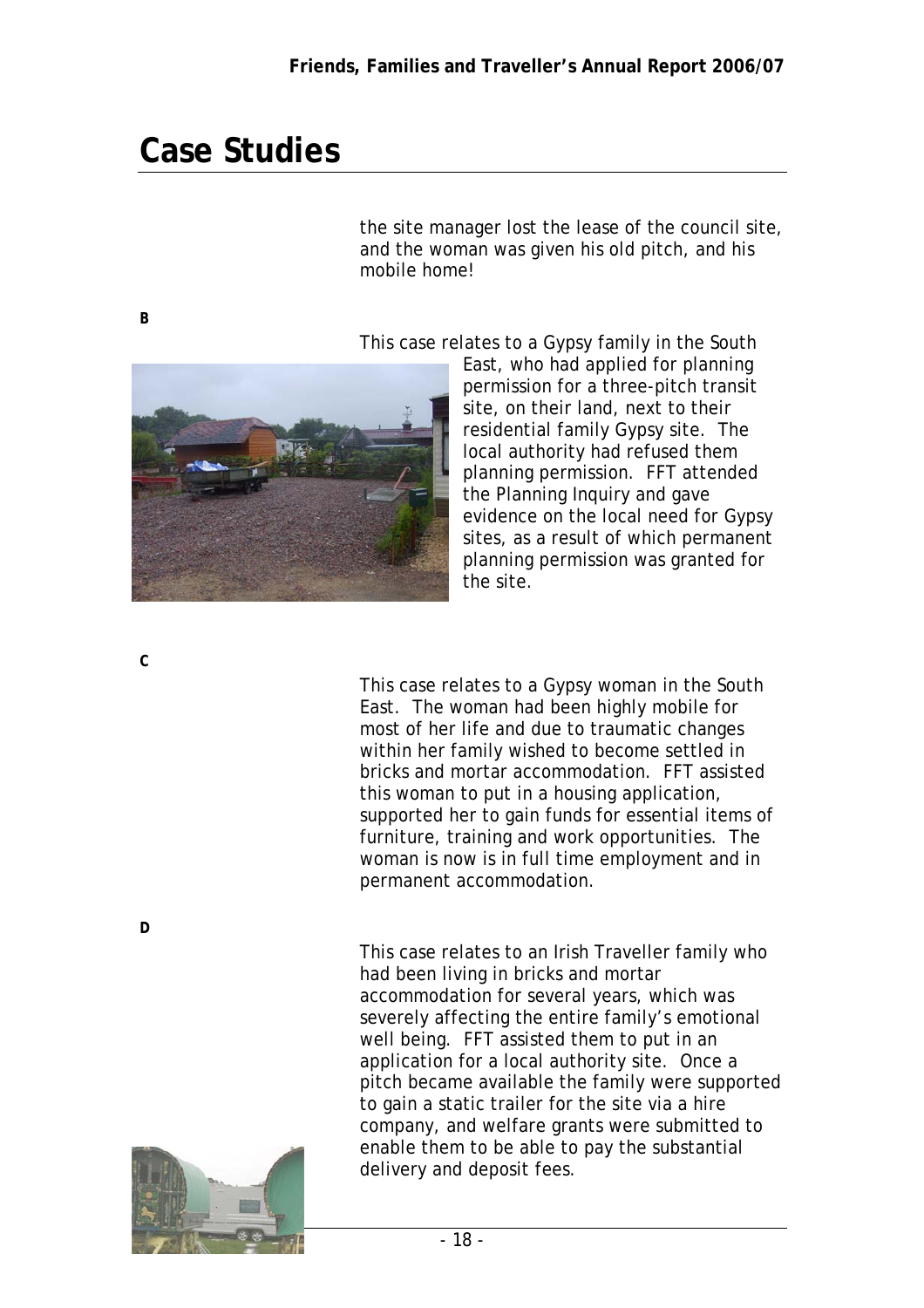# **Traveller Advice Project**



Planning Aid Workshop

During the year we were awarded funding by the Big Lottery for a capacity building project to help mainstream agencies in the voluntary and statutory sectors to provide appropriate and culturally sensitive services to Gypsies and Travellers. The project is overseen by a Steering Group with representation from Citizens Advice, the Commission for Racial Equality, Help the Aged, Shelter, Advice UK, Youth Access and the Canterbury Gypsy Support Group. We are very grateful for the helpful input of the

representatives of those agencies who have contributed enormously to the planning and delivery of this work.

We are currently in the first year of the project during which our prime focus was to develop a



**LOTTERY FUNDED** 

national database of contacts and organisations that provide targeted services to Gypsies and Travellers as well as beginning a series of training seminars for professionals in the mainstream agencies. The first of these was held in Guildford in January on Housing issues and was aimed at Registered Social Landlords and Housing Departments of

local authorities. This event was very successfully and we received excellent feedback from the participants. We will be organising further themed Regional Seminars within the South East as well as more general County-wide Seminars.

The Advice and Information work continues, although the intention of the project is to build the capacity of mainstream organisations to provide appropriate and culturally sensitive services, reducing the demands on our own caseload.



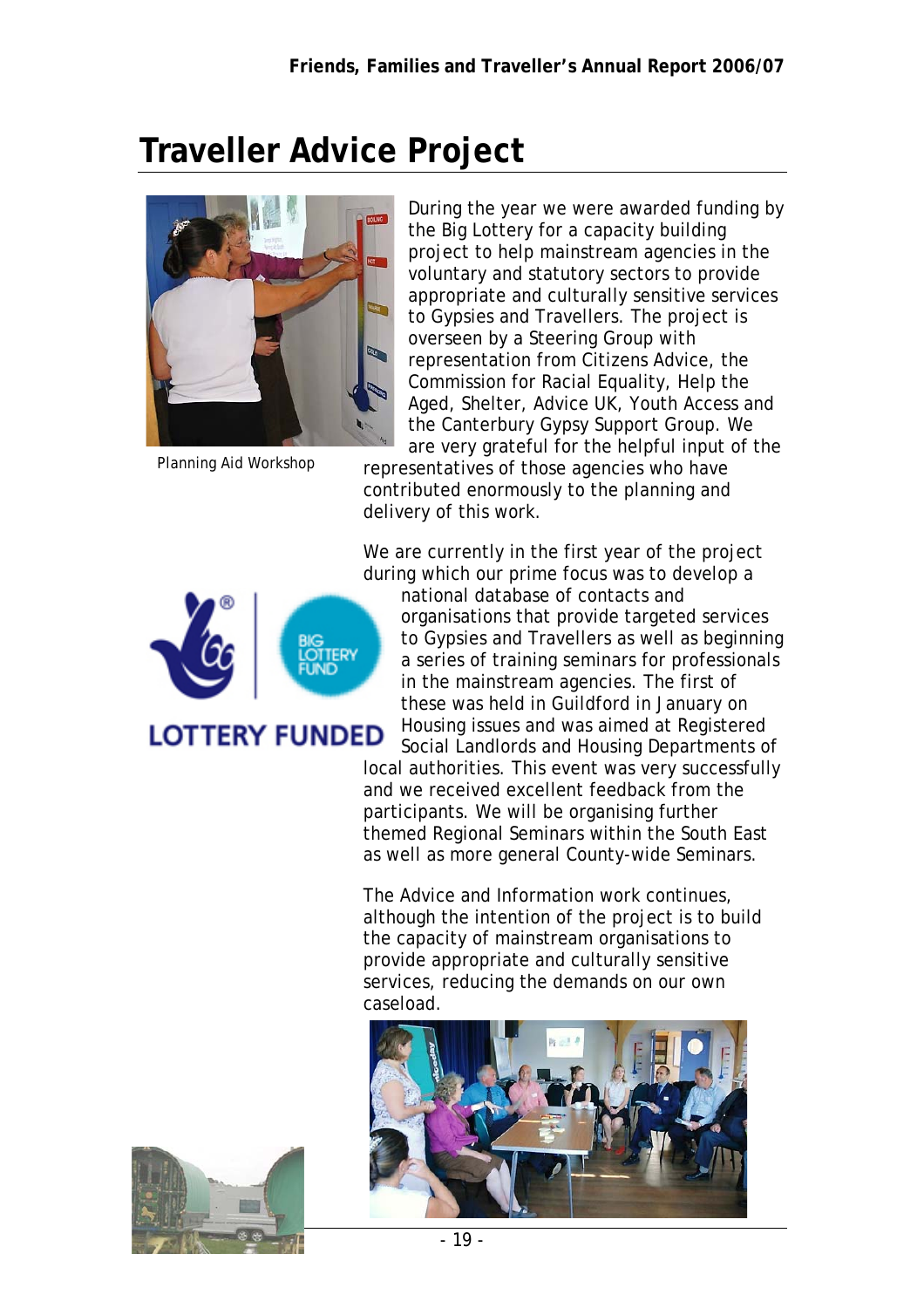# **Health and Social Care Project**



Traveller health and social project, Hastings Festival

The original Sussex Traveller Women's health project, working with Traveller women to help them meet their own health needs came to an end last year and was recognised as a model of good practice by the Department of Health. We have built on the experience of this project to develop a new approach towards helping travelling families to overcome the barriers they face in accessing health and social care services that most of us take for granted. The extent of marginalisation, social exclusion and deprivation that we have uncovered in the course of this work is frankly shocking and it is

shameful that we can allow such Third World conditions to exist in our midst. The seminal 'Health Status of Travellers' report published in 2004 sets out the appalling statistics, which speak for themselves – life expectancy within Gypsy and Traveller communities 10 – 12 years shorter than the rest of the population, Gypsy and Traveller mothers twenty times more likely to experience the death of a child, an alarmingly high incidence of still births and miscarriages, and so on.

The current focus of our work is to help Gypsy and Traveller communities, families and individuals to overcome the barriers to accessing mainstream services. This does not mean trying to become a volunteer sector substitute for the service providers but rather acting as a conduit between the statutory agencies and the travelling communities. Our Community Outreach worker, Avril Fuller, herself from a Gypsy family, works with individuals and families to identify social care needs and ensuring appropriate referrals to the correct agency. Our Health Adviser, Sally Burnett, a qualified health visitor, acts as the link between travelling communities and statutory sector health professionals.

We believe that prevention is better than cure and a key thrust of our work is around health awareness and health promotion. There is a whole raft of reasons why the general health of travelling communities is so poor. Many problems stem from the lack of sites and the fact that

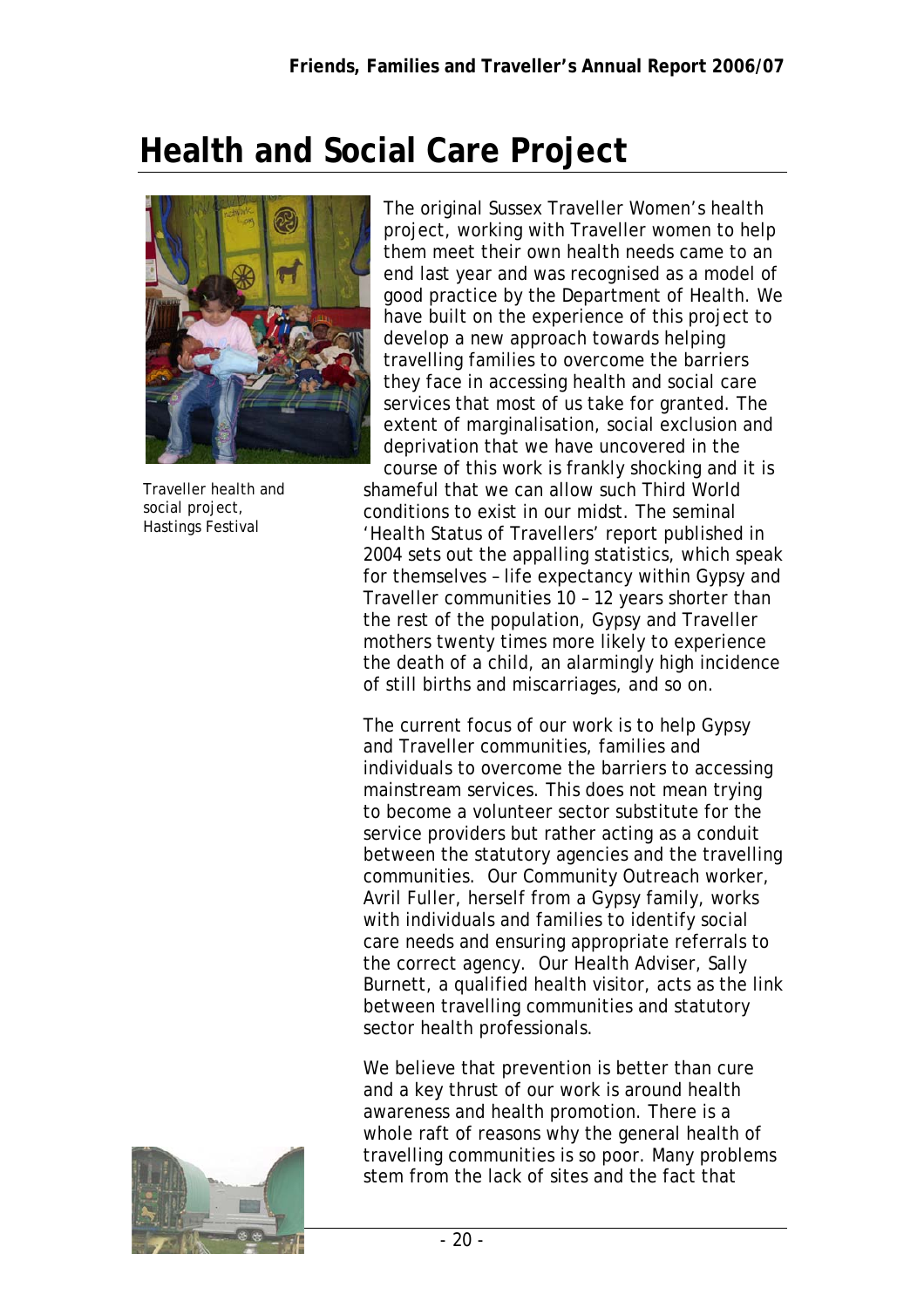#### **Health and Social Care Project**



Project's Xmas party

Gypsies and Travellers are frequently moved on from one place to another. There is a world of difference between the situation where the decision to move on is in the control of the Traveller and where the Traveller is moved as a result of enforced eviction and in the latter instance it can often mean an inability to access much needed healthcare services. But

there are many other factors in play, including difficulties in accessing appropriate health information about basic health issues and a lack of appropriate support to help individuals make healthier choices.

The traditional techniques used by the health profession to promote healthy living – poster campaigns, healthy living centres, talks by specialist professionals etc. – seldom works with travelling communities as they start from such a low level of engagement. Thus we need to outreach the community and work with them to support them, build their trust and confidence and introduce them to ideas and processes that can make a difference to their lifestyle and their wellbeing on a softly softly basis.

Currently we are supporting self-help groups in both East and West Sussex and we will continue to operate on a basis that tries to equip individuals, families and communities to become empowered to meet their own health needs.

We are greatly indebted to the Brighton & Hove City Primary Care Trust in having the foresight and wisdom to support us in this approach and to East Sussex County Council with whom we are working in partnership in respect of the Social Care work.

We believe that we have developed a model in East Sussex that should be rolled out to other areas and to other regions and we will continue to seek ways of enabling this innovative approach to be adopted in other places.

> **Zoe Matthews**  Project Manager



Brighton and Hove City **NHS Teaching Primary Care Trust** 

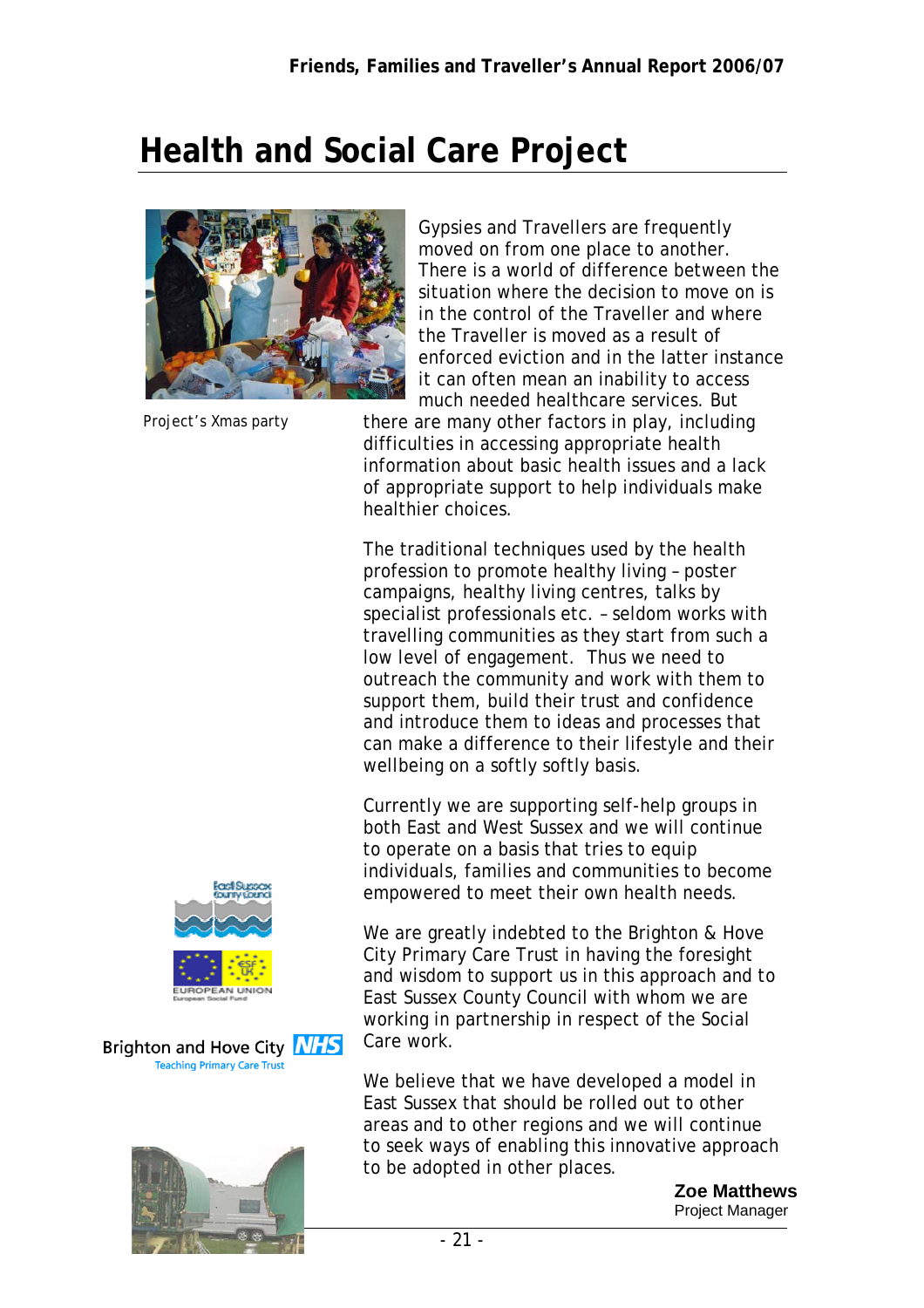#### **Community Education and Capacity Building Project**

#### **Teach the Teachers COMMISSION FOR RACIAL EQUALITY**

The project aimed to help connect young Gypsy Travellers to "new professionals". This term is used to describe new teachers, youth workers and all those who are becoming involved in Young. Gypsy Traveller work under the Every

The Beginners Gaide to Gypsy and Traveller Young People

We are not thick we are undereducated.<br>Chances are wery far and rare in between.<br>Chances are more Gyers sites to be past so<br>thances are more Gyers sites to be past so<br>that every child Can be property educated<br>and can make

i think that us traveners dont get the help<br>we need i didn't hardy go a skool coc i didne<br>get any help should av some 3 in the<br>goog a help us traveners wilv our readin an<br>uniting lincease of givin as the urinantian interi

**I AM A TRAVLER AND I AM PROOD** I AM A TRAVILER AND I AM PROUD<br>BECADEE I AM A FOLL TRISH AND I<br>HATE SCHOOL BECADSE YOU DONT<br>LEARN THE TEACHERS DONT EVEN<br>HELP YOU AND THE BULLYING IS VERY<br>BAD, by DOHERTY

A Young Person from Americative<br>Community Living take about noving<br>schools and making friends DOOF





I nover users to accountany school: Because these<br>days secondary schools learn you the urong study of the new mart to accountance<br>study. Up in polar bundles and the polar proposition of the polar product<br>spheric days (Fig

A Young Person from the South west talks<br>about his experiences in school ritures he changed . 6000



Child Matters agenda. Many 'New Professionals' have had little or no experience of the Gypsy Traveller culture.

The project drew upon the experience gained from the Cyberpilot project, to create a multi media CD ROM that will enable Gypsy and Traveller Young People to tell 'New Professionals' about Gypsy Traveller culture and lifestyle, how young people want to be seen and treated. The project had no agenda, and was shaped by the needs and feedback of Gypsy and Traveller Young People.

Here is some of the feedback from Young People about their experiences of education:

- We are not thick we are undereducated. Chances are very far and rare in between. Chances are more Gypsy sites to be past so that every child can be properly educated and can

make their own options in life. By Shelline

- i think that us travellers dont get the help we need. i didnt hardly go 2 skool coz i didnt get any help.they should av some 1 in the skools 2 help us travellers wiv our readin an writing.instead of givin all the gorgas the help.they dont need any hardly help. By leanne

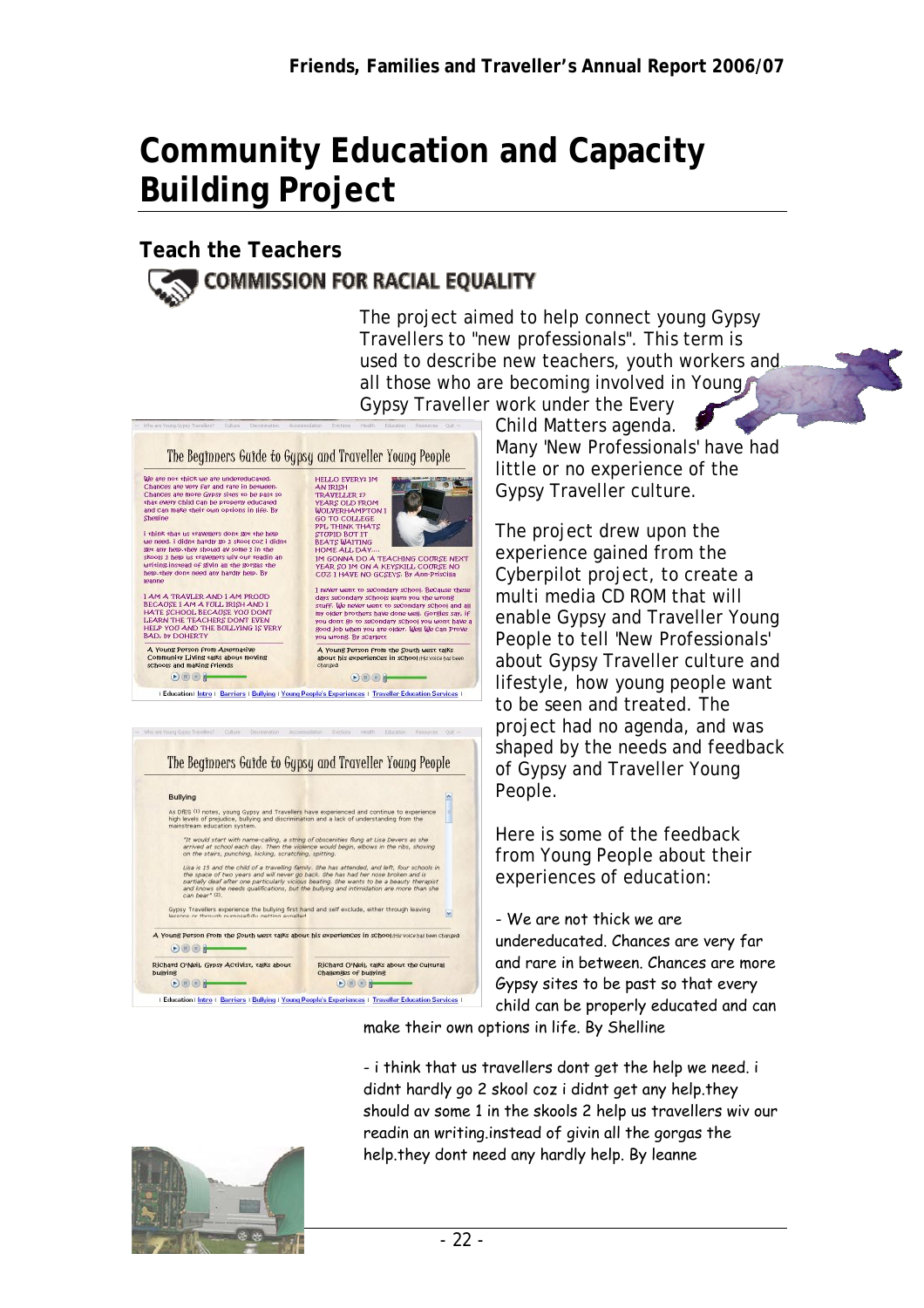- I AM A TRAVLER AND I AM PROUD BECAUSE I AM A FULL IRISH AND I HATE SCHOOL BECAUSE YOU DONT LEARN THE TEACHERS DONT EVEN HELP YOU AND THE BULLYING IS VERY BAD, by DOHERTY

- HELLO EVERY1 IM AN IRISH TRAVELLER 17 YEARS OLD FROM WOLVERHAMPTON I GO TO COLLEGE PPL THINK THATS STUPID BUT IT BEATS WAITING HOME ALL DAY....IM GONNA DO A TEACHING COURSE NEXT YEAR SO IM ON A KEYSKILL COURSE NO CUZ I HAVE NO GCSE\'S. By Ann-Priscilla

- I never went to secondary school. Because these days secondary schools learn you the wrong stuff. We never went to secondary school and all my older brothers have done well. Gorgies say, if you dont go to secondary school you wont have a good job when you are older. Well We can Prove you wrong. By scarlett

#### **I.T Capacity Building**





The project aimed to build the capacity of grassroots Gypsy and Traveller organisations through I.T training and basic web design.

The project offered basic IT training such as setting up email, how to use email, how to surf and use the Internet for advice and information work. Training was

**DABIT** 

About Us Constitution

**Harribory** ambers<br>Amba - Musician<br>Anna - CIA, Travelling<br>Art Gallery

Annie Thurgaland - Midwife<br>and Traveller

CtA frankling Art Gallery .<br>Claire Crame<br>Deek - ACL Artest<br>in Residence Linda Moran - Liarhal Liz Hanis - Buzzy Beats<br>Reload Sam - Lots of Pots<br>Gardening Project<br>Tim O'Brian - Artist

.<br>Valerie Barrett - Kinesi<br>and Therapist .<br>Victoria Wright - He<br>Manufacturer, Supp *<u>Isnkey</u>* Donkey Contact Us

tailored to the individual organisation's

needs and given in their offices to ensure that it was as relevant and useful as possible. We also offered a free, four page website for all organisations, hosted by FFT.

> **Tammy Furey**  Project Manager



Alternative Community Living A Cabrietha to food Home Wasit Us Members Contact Us

#### Aims

We are an underella group speaking on behalf of travellers and other unconventional community groups in a positive and dynamic way. We do not reek to represent the travelling community at a whole lest with to establish ourselves as a point of contact with government and non-governmental bodier withing to come<br>inserver relations with the communities to e communicate with travellers and to<br>ities we live alongside.



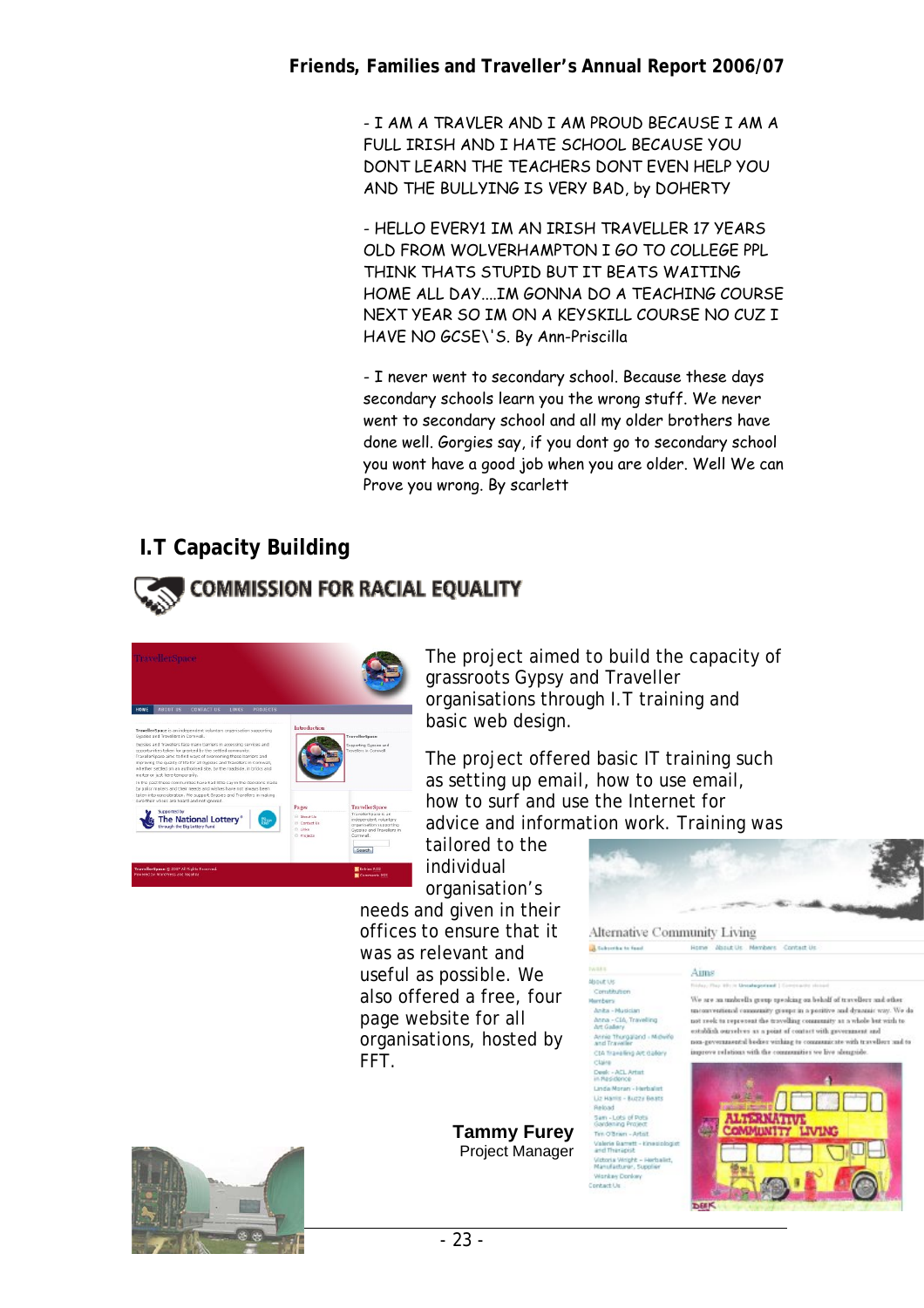# **Income and Expenditure Account:**

*For the period ended 31st March 2007.* 

|                                                                                                  | <b>Notes</b>     | Unrestricted<br><b>Funds</b><br>£ | Restricted<br><b>Funds</b><br>£ | Total<br>2007<br>£      | Total<br>2006<br>£ |
|--------------------------------------------------------------------------------------------------|------------------|-----------------------------------|---------------------------------|-------------------------|--------------------|
| <b>Incoming Resources</b><br>Incoming resources from generated<br>funds:                         |                  |                                   |                                 |                         |                    |
| Grants<br>Donations<br><b>Bank Interest</b>                                                      | $\boldsymbol{4}$ | 52,450<br>133<br>1,437            | 141,830<br>250                  | 194,280<br>383<br>1,437 | 122,581<br>83      |
| Incoming resources from charitable<br>activities<br>Fees, subscriptions and publication<br>sales |                  | 2,492                             | 3,263                           | 5,755                   | 1,278              |
| <b>Total Incoming Resources</b>                                                                  |                  | 56,512                            | 145,343                         | 201,855                 | 123,942            |
| <b>Resources Expended</b><br>Charitable activities<br>Governance costs                           |                  | 46,328<br><u>2,620</u>            | 126,563                         | 172,891<br>2,620        | 93,407<br>1,642    |
| <b>Total Resources Expended</b>                                                                  | 5                | 48,948                            | 126,563                         | 175,511                 | 95,049             |
| Net Incoming Resources before transfers                                                          | $\overline{2}$   | 7,564                             | 18,780                          | 26,344                  | 28,893             |
| <b>Fund Balances brought forward</b>                                                             |                  | 31,826                            | 4,171                           | 35,997                  | 7,104              |
| <b>Fund Balances carried forward</b>                                                             |                  | 39,390                            | <u>22,951</u>                   | 62,341                  | 35,977             |

The full report and financial statements are available on request from:

FFT, Community Base, 113 Queens Road, Brighton, East Sussex, BN1 3XG